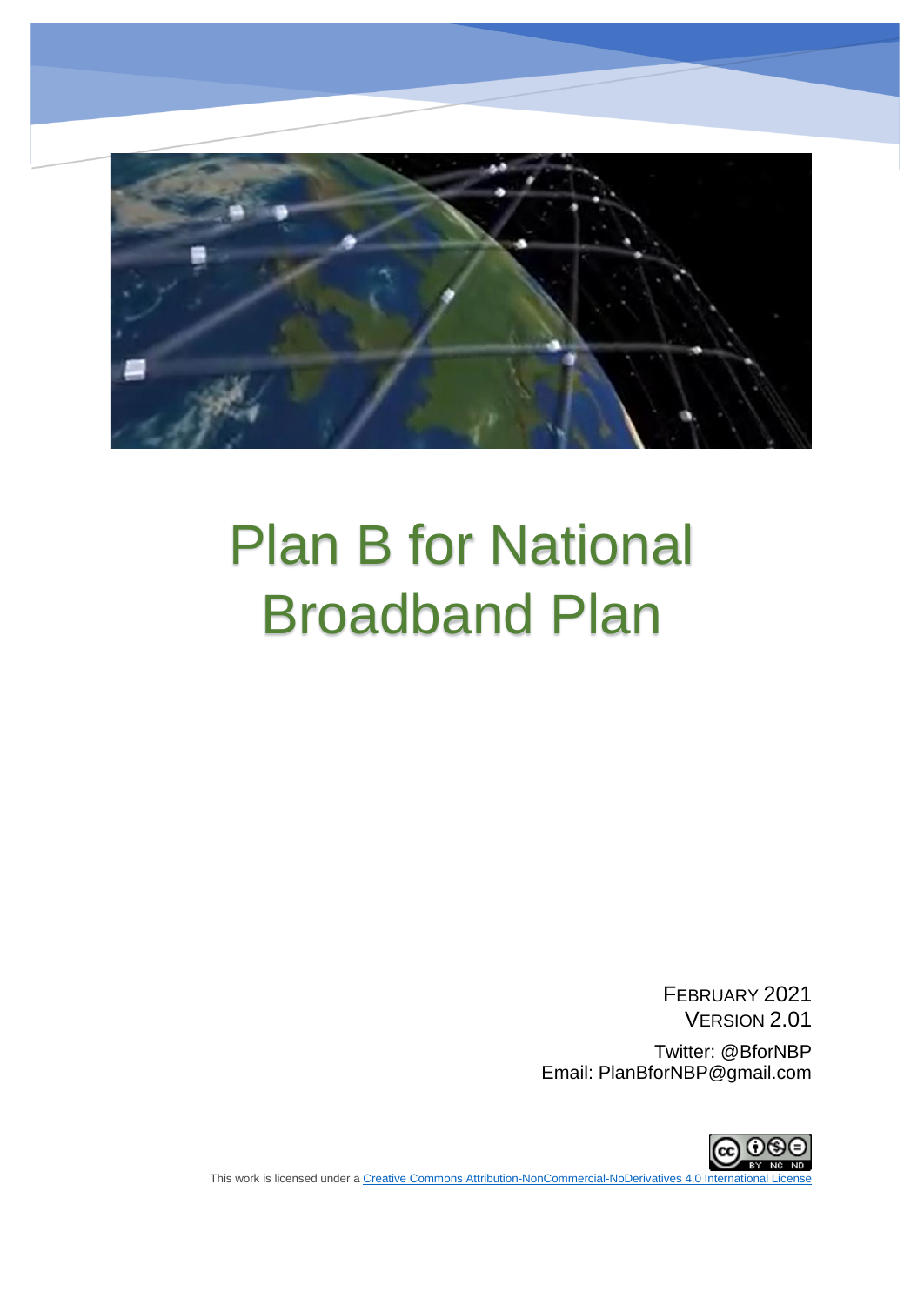# **Plan B for National Broadband Plan**

## **Contents**

| 1.          |      |        |  |  |  |  |
|-------------|------|--------|--|--|--|--|
| 2.          |      |        |  |  |  |  |
| 3.          |      |        |  |  |  |  |
|             | 3.1. |        |  |  |  |  |
|             |      | 3.1.1. |  |  |  |  |
|             |      | 3.1.2. |  |  |  |  |
|             | 3.2. |        |  |  |  |  |
|             |      | 3.2.1. |  |  |  |  |
|             |      | 3.2.2. |  |  |  |  |
|             |      | 3.2.3. |  |  |  |  |
| $\mathbf 4$ |      |        |  |  |  |  |
|             | 4.1. |        |  |  |  |  |
|             |      | 4.1.1. |  |  |  |  |
|             |      | 4.1.2. |  |  |  |  |
|             | 4.2. |        |  |  |  |  |
|             | 4.3. |        |  |  |  |  |
|             | 4.4. |        |  |  |  |  |
| 5.          |      |        |  |  |  |  |
|             | 5.1. |        |  |  |  |  |
|             | 5.2. |        |  |  |  |  |
|             |      |        |  |  |  |  |
|             |      | 5.2.2. |  |  |  |  |
| 6.          |      |        |  |  |  |  |
|             | 6.1. |        |  |  |  |  |
|             |      | 6.1.1. |  |  |  |  |
|             |      | 6.1.2. |  |  |  |  |
|             |      | 6.1.3. |  |  |  |  |
|             | 6.2. |        |  |  |  |  |
|             |      | 6.2.1. |  |  |  |  |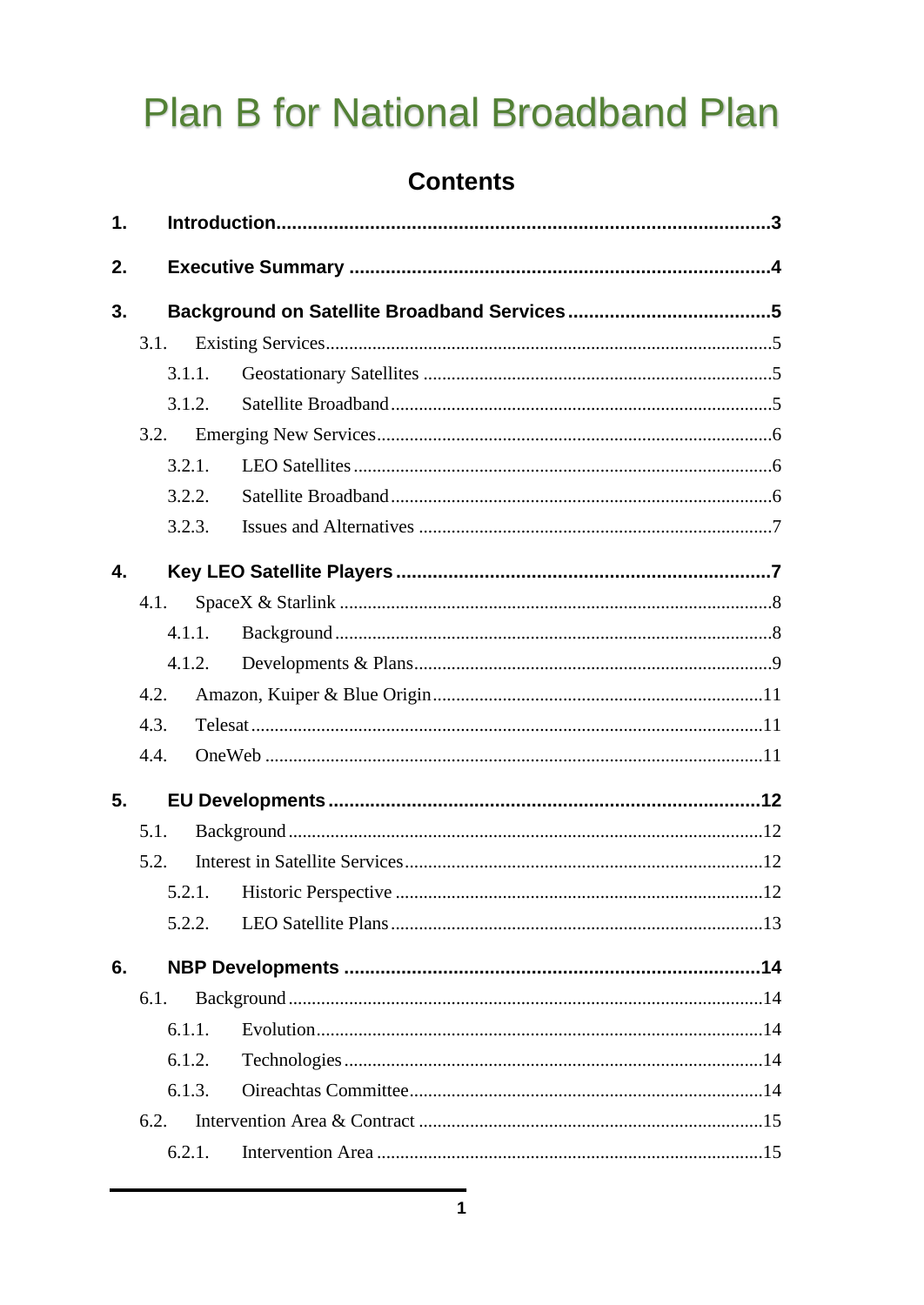|    | 6.2.3. |  |  |  |
|----|--------|--|--|--|
|    |        |  |  |  |
| 7. |        |  |  |  |
|    | 8.     |  |  |  |
|    |        |  |  |  |

#### **Version Log**

| Version | Date                          | Comments                            |
|---------|-------------------------------|-------------------------------------|
| 1.0     | 3rd November 2019             | Initial version                     |
| 1.01    | 5 <sup>th</sup> November 2019 | Added contact details & version log |
| 2.01    | 2 <sup>nd</sup> February 2021 | Comprehensive rewrite               |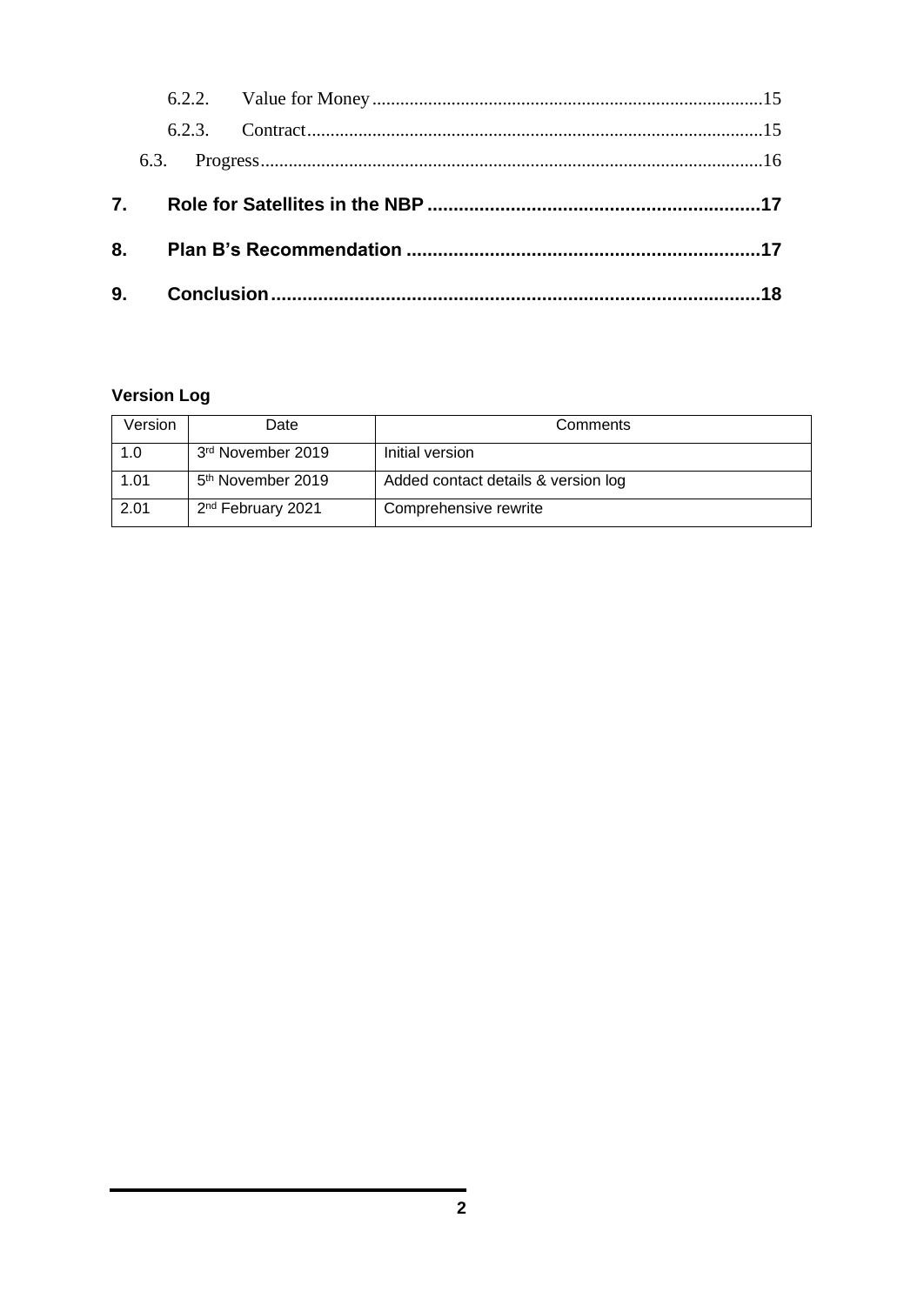# <span id="page-3-0"></span>**1. Introduction**

In May 2019, the Irish Government announced a National Broadband Plan (NBP) detailing how rural Ireland would be connected to high-speed broadband over the next six-seven years. In November of that year, it signed a contract with National Broadband Ireland (NBI) to plan, develop and operate a fibre-based broadband service within an Intervention Area (IA) embracing 544,000 rural premises. This long-term contract is valued at about  $\epsilon$ 5 billion including State support of up to  $\epsilon$ 2.9 billion.

A private citizen, Brian Flanagan has compiled this alternative approach to the NBP entitled **Plan B for NBP** arising from concerns about the extraordinary high cost of the NBP and lack of consideration given to emerging satellite technologies for providing high-speed broadband to rural areas.

The initial **Plan B for NBP**, [published](http://bit.ly/PlanB_for_NBP) in November 2019, was primarily circulated to Government Minsters, TDs, and Senators. Its central recommendation was that preparations for the NBP should be paused briefly while an independent, expert study was conducted to assess the potential of satellites to deliver high-speed broadband to rural Ireland to complement the use of expensive fibre.

This updated version of **Plan B for NBP** is concerned with the imminent use of low-Earth orbit (LEO) satellites to provide high-speed broadband to unserved and underserved areas of the world, including potentially to rural Ireland. Data collection concluded at the end of January 2021.

Sections 3-7 introduce relevant satellite technologies; review progress and plans of major satellite operators; and discuss relevant developments within the EU and NBP.

Section 2 contains an Executive Summary of **Plan B** while Recommendation and Conclusion are presented in Sections 8-9.

**Plan B for NBP** can be freely reproduced as per a [Creative Commons Attribution-](https://creativecommons.org/licenses/by-nc-nd/4.0/)[NonCommercial-NoDerivatives 4.0 International License.](https://creativecommons.org/licenses/by-nc-nd/4.0/) Extracts can be freely quoted with acknowledgements appreciated.

*Plan B for NBP has been compiled by Brian Flanagan out of concern about aspects of the NBP. While completely favouring the extension of broadband throughout rural Ireland he has reservations about the pre-eminent role of fibre in the NBP on cost grounds and from a technological perspective. The following letters from Brian published in the Irish Times reflected these concerns:*

- *[Time to rethink National Broadband Plan](https://www.irishtimes.com/opinion/letters/time-to-rethink-national-broadband-plan-1.3878881) – 3 rd May 2019.*
- *[The National Broadband Plan](https://www.irishtimes.com/opinion/letters/the-national-broadband-plan-1.4000251) – 29th August 2019.*
- *[Satellites and the internet](https://www.irishtimes.com/opinion/letters/satellites-and-the-internet-1.4144361) – 20th January 2020.*

*Brian is semi-retired having worked as a management consultant for about four decades. He is an Honorary Fellow of the Institute of Management Consultants and Advisers in Ireland. His consulting experience has embraced business planning, operational reviews, financial modelling and strategic planning with start-ups, SMEs, larger businesses, and incubators. In addition to consulting, he has operated an internet-based business developing and selling business planning and financial modelling tools to users in about 120 countries. He has no commercial links to any business interests discussed in this document.*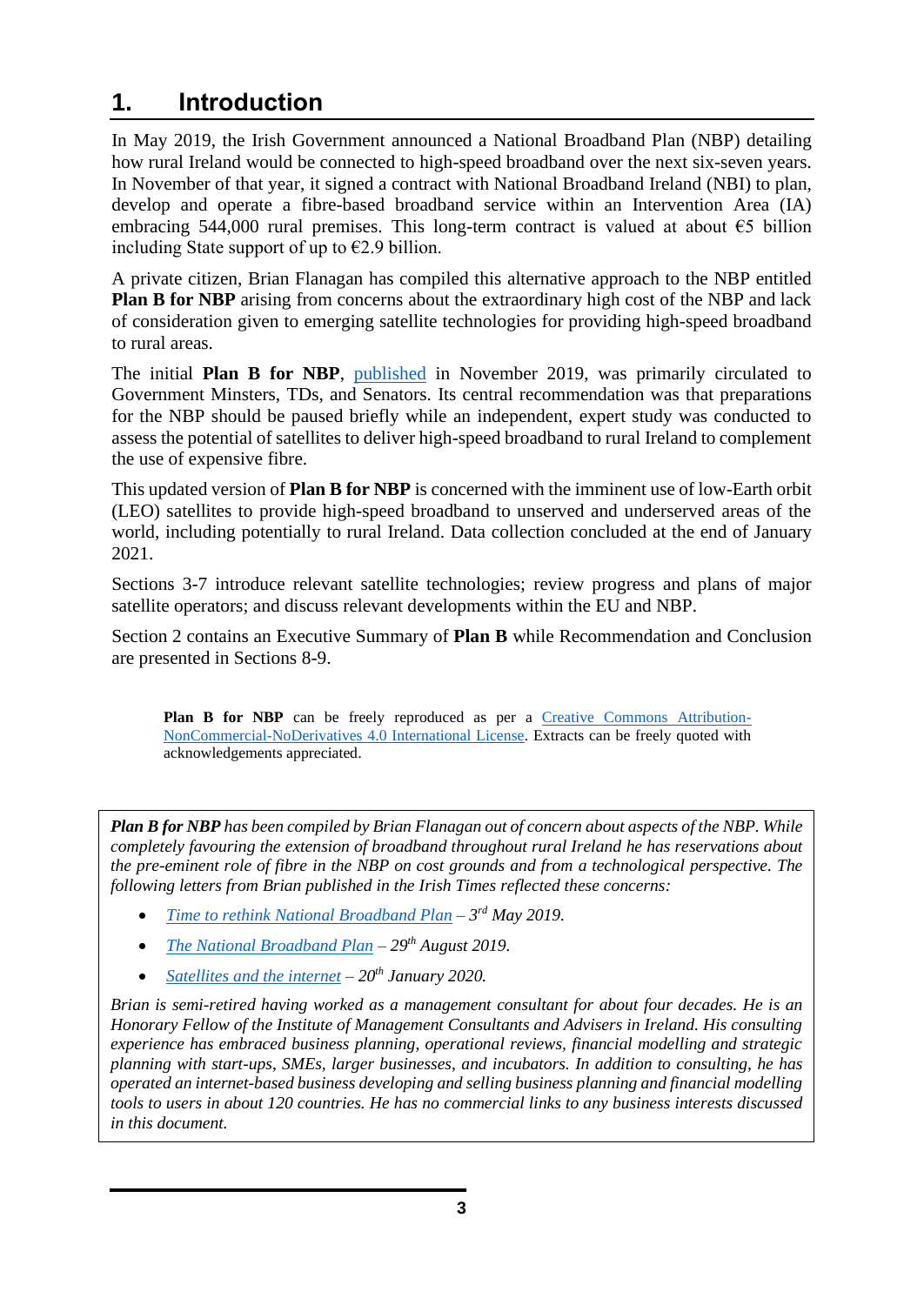# <span id="page-4-0"></span>**2. Executive Summary**

- **Plan B for NBP** proposes that next-generation, satellite-based broadband services be used to augment the use of fibre for Ireland's National Broadband Plan (NBP) in rural areas which will be unserved for years and/or are very costly to service.
- Up to recently, the use of satellites to deliver internet services has been constrained by the need to deploy geostationary satellites located 35,800 kms above the Equator. This has resulted in latency problems (delays) in signal transfers between users and satellites.
- New solutions based on low-Earth orbit (LEO) satellites operating in much lower orbits and in constellations of hundreds or thousands eliminate these latency problems and can bring high-speed broadband to rural areas worldwide at competitive prices.
- The leading player is SpaceX which has launched over a thousand Starlink satellites and intends to launch at least ten thousand more to complete its global network. Other key participants with definite plans to launch constellations include Amazon, OneWeb and Telesat as well countries such as Russia, India and China.
- As front runner, SpaceX currently offers a paid-for, beta service to consumers in North America with speeds of 50-150 Mbps and latency of 20-40ms.This will be extended to Europe in Spring 2021 as the precursor to launching an initial global service by the year end. Performances and coverage will continue to improve as the Starlink constellation fills out and its next generation satellites are launched.
- The EU has published periodic guidelines on the deployment of high-speed broadband. A target speed of 30 Mbps for households, first proposed in 2013, has been increased to 100+ Mbps by 2025. It has recently prioritised the delivery of high-speed broadband by satellite and has launched a major programme to establish a European-led LEO satellite service by 2025-7.
- Having been in planning since 2012, execution of the NBP finally commenced in 2020. This intends to use fibre for the vast majority of the 544,000 rural premises which are not expected to be ever served by private sector operators and are located within a defined Intervention Area. The NBP is being executed by National Broadband Ireland (NBI) which secured a 25+ year contract which incorporates an Exchequer subsidy of about  $\epsilon$ 2.5 billion net of VAT.
- NBI expects to pass up to 200,000 premises a year and to complete its network construction, designed to offer speeds of 500+ Mbps, by 2026-7. As an interim solution, pending arrival of fibre, about 300 publicly accessible connection points are being developed across the Intervention Area.
- Plans by many enterprises and countries including the EU for satellite broadband are gathering momentum. Well within this decade, tens of thousands of LEO satellites could be providing high-speed, inexpensive broadband services as an alternative to fibre-based solutions especially within rural areas worldwide. These could be very disruptive to many existing rural broadband services, including the NBP.
- Against this background, **Plan B for NBP** recommends that the Government should immediately review the NBP, notwithstanding contractual and strategic commitments, and actively encourage and support the provision of high-speed broadband via low-Earth orbit satellites to premises within the Intervention Area especially where the NBP's incremental capital expenditures and waiting times for service are likely to be significant.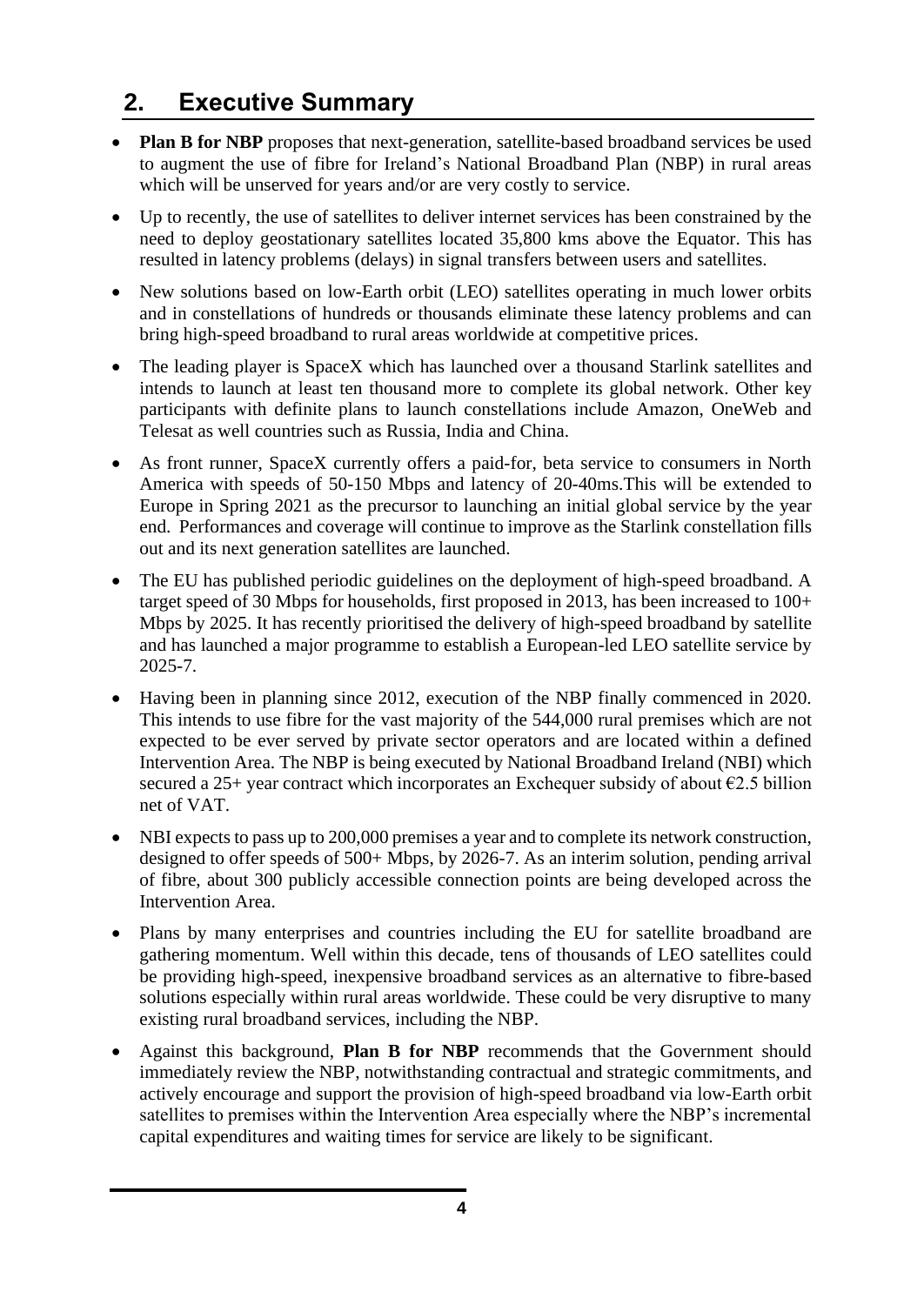# <span id="page-5-0"></span>**3. Background on Satellite Broadband Services**

This section discusses existing consumer-orientated, satellite broadband services and introduces emerging new satellite-based services.

# <span id="page-5-1"></span>3.1. Existing Services

#### <span id="page-5-2"></span>*3.1.1. Geostationary Satellites*

Receipt of internet services via satellite is well established. They are provided by commercial operators via geostationary (GEO) satellites orbiting at 35,800 kms about the equator. This altitude enables satellites to appear stationary relative to the Earth. Signals are uploaded from Earth stations and received directly by users using small external disks pointing towards the satellites' fixed positions. These satellites can cost up to a billion dollars to design, build, launch and deploy. They can be as large as small buses and take several years from design to deployment.

The main drawback with these services is latency, the time required for signals to roundtrip from/to users. This delay can frustrate real-time interactions, for example audio/video calls and gaming. In addition, services can be disrupted by heavy rain and related climatic conditions. Download and upload speeds are also factors. The former can, depending on a consumer's location, range up to about 1000 Mbps (Viasat in the USA) but is more typically about 25 Mbps (HughesNet in the USA and Eutelsat in Europe).

#### <span id="page-5-3"></span>*3.1.2. Satellite Broadband*

Satellite broadband accounts for less than 1% of fixed broadband subscriptions in most countries<sup>1</sup>. The USA and Australia have the greatest penetration (based on subscriptions per head of population) while lesser developed regions have experienced the greatest growth rates. Overall, satellite broadband subscriptions have grown from 1.2 million in 2008 to 5.2 million in 2017.

The US Federal Communications Commission (FCC) has estimated that 26% of people in rural areas in the US are not covered by terrestrial broadband services. Only about 10-20% of the Earth's landmass is covered by terrestrial cell towers.

According to the Communications Regulator (ComReg), about four thousand people use satellite services to access the internet in Ireland. End-user charges in Ireland for access to the internet via satellite are typically about  $\epsilon$ 100 to purchase the disk and about  $\epsilon$ 40 per month for a domestic service offering 50 GB per month with unmetered off-peak usage. While speed is

<sup>&</sup>lt;sup>1</sup> [The Space Economy in Figures: How Space Contributes to the Global Economy.](http://www.oecd.org/sti/inno/the-space-economy-in-figures-c5996201-en.htm) OECD. July 2019.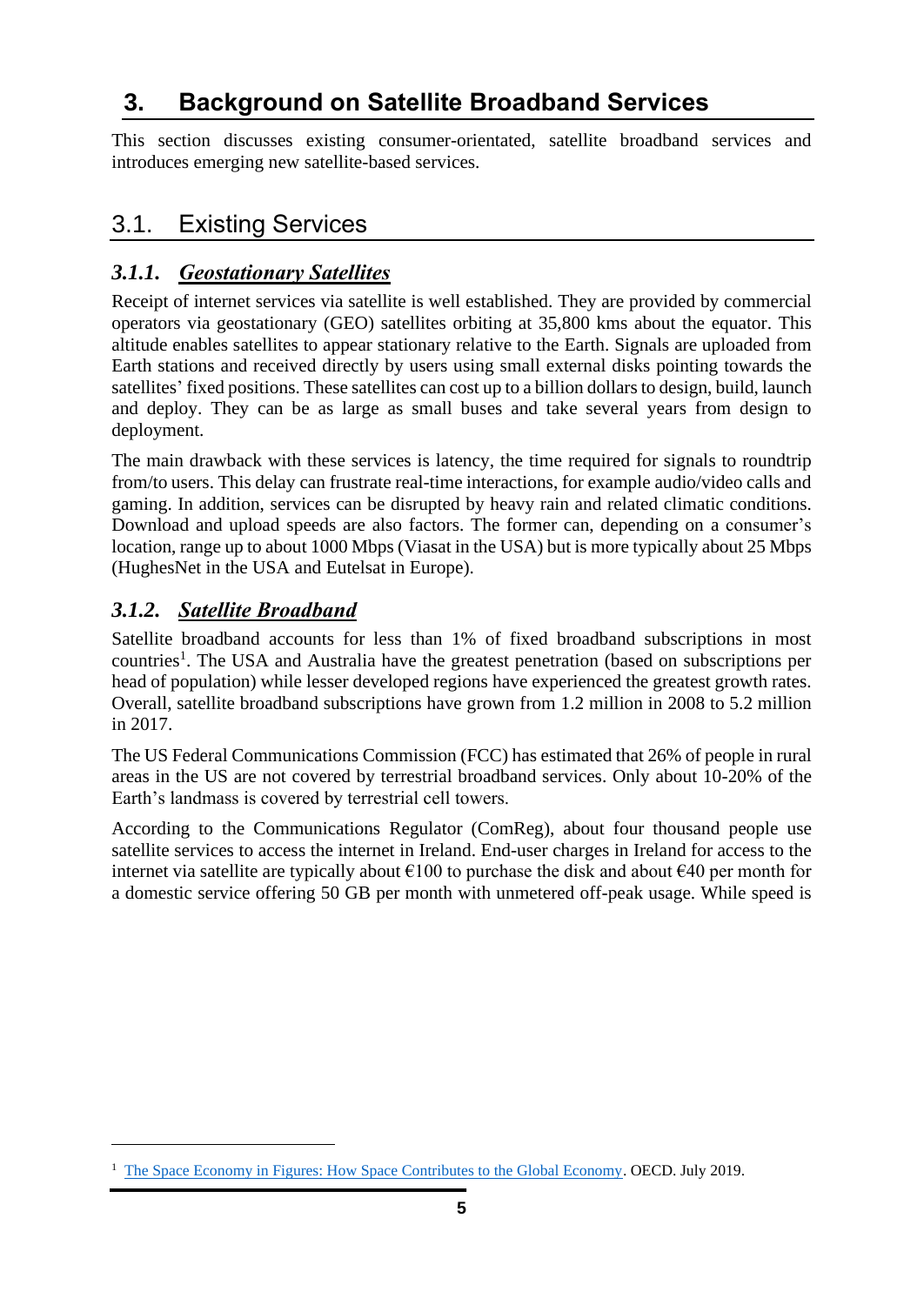limited to approximately 25 Mbps<sup>2</sup> it is adequate for email, browsing, streaming etc. and meets the minimum criteria demanded under the EU's Electronics Communications Code<sup>3</sup>.

# <span id="page-6-0"></span>3.2. Emerging New Services

#### <span id="page-6-1"></span>*3.2.1. LEO Satellites*

To surmount latency problems linked to GEO satellites, the concept of low-Earth orbit (LEO) satellite services is being aggressively pursued to complement GEO-related services. This involves satellites orbiting as low as 300 kms. While needing much less rocket power and funding to place in orbit, satellite lives can be much shorter (at about 5+ years) than those for high orbiters.

By using such low orbits, LEO satellites can only be visible to end users for short intervals, like the 3-6 minutes per orbit for which the International Space Station at 400 kms can be seen periodically from Ireland. To provide uninterrupted service, constellations of satellites must be deployed to provide constant coverage to a given point on the Earth. Continuity is provided by adjacent satellites networking with each other, potentially via lasers, and synching with user terminals and earth stations. Most critically, they solve latency problems connected with geostationary services as signals only round trip about a thousand kms instead of seventy thousand for GEO satellites.

#### <span id="page-6-2"></span>*3.2.2. Satellite Broadband*

The value of the global space economy (including satellites and ground equipment) could grow from about US\$450 billion in 2019 to anywhere between US\$600 billion and US\$2 trillion by 2040-45. A key driver of this growth will be satellite broadband which according to UBS Bank could hit US\$300 billion by 2040 from virtually nothing now. Growth will be driven by falling launch costs<sup>4</sup>, advances in technology and increased private investment. In the same vein,

<sup>&</sup>lt;sup>2</sup> While download speeds of 25 Mbps seem slow compared with the proposed speed of 500 Mbps for households to be serviced by the NBP, it is worth noting that the US FC[C suggests](https://www.fcc.gov/research-reports/guides/household-broadband-guide) that speeds in excess of 25 Mbps are only needed for households which might use four devices simultaneously including more than one very high-demand applications. It also [guides](https://www.fcc.gov/reports-research/guides/broadband-speed-guide) that teleworking and streaming Ultra HD 4k Video may need speeds of 25 Mbps per user. This begs the question as to how and why in a short number of years, rural households would need bandwidth amounting to, say, 450 Mbps more than is currently required given that typical household bandwidth needs have only increased by about 25-50 Mbps since 14 kbps dial-up modems were first introduced in 1991. Currently, [Microsoft](https://docs.microsoft.com/en-us/windows-server/remote/remote-desktop-services/network-guidance) recommends bandwidth of 15 Mbps for power users of its office products.

<sup>&</sup>lt;sup>3</sup> [Establishing the European Electronic Communications Code.](https://eur-lex.europa.eu/legal-content/EN/TXT/PDF/?uri=CELEX:32018L1972&from=EN) Annex V identified this minimum set of broadband services:

E-mail, search engines enabling search and finding of all type of information, basic training and education online tools, online newspapers or news, buying or ordering goods or services online, job searching and job searching tools, professional networking, internet banking, eGovernment service use, social media and instant messaging, and calls and video calls (standard quality).

<sup>&</sup>lt;sup>4</sup> Thanks to reusable components like booster stages and fairings, launch costs can be as low as US\$2,500 per kilogram as compared with upwards of US\$50,000 per kg a few years ago. Technological improvements include miniturisation, use of digital comms payloads, advanced modulation schemes, multi-beam steerable antennas, inter-satellite laser links, sophisticated frequency reuse schemes, and advanced and large volume manufacturing processes.

Single satellite launch costs could fall from about US\$200 million to US\$1 million (based on a 60-satellite payload) and satellite production costs are falling from US\$500 million to well under a million. Currently, SpaceX is quoting launch costs of \$1 million for a 200 kg satellite (\$5,000/kg). By using SmallSat deployment systems and ridesharing, the cost of launching a 1.3 kg CubeSat could be as low as US\$7,000.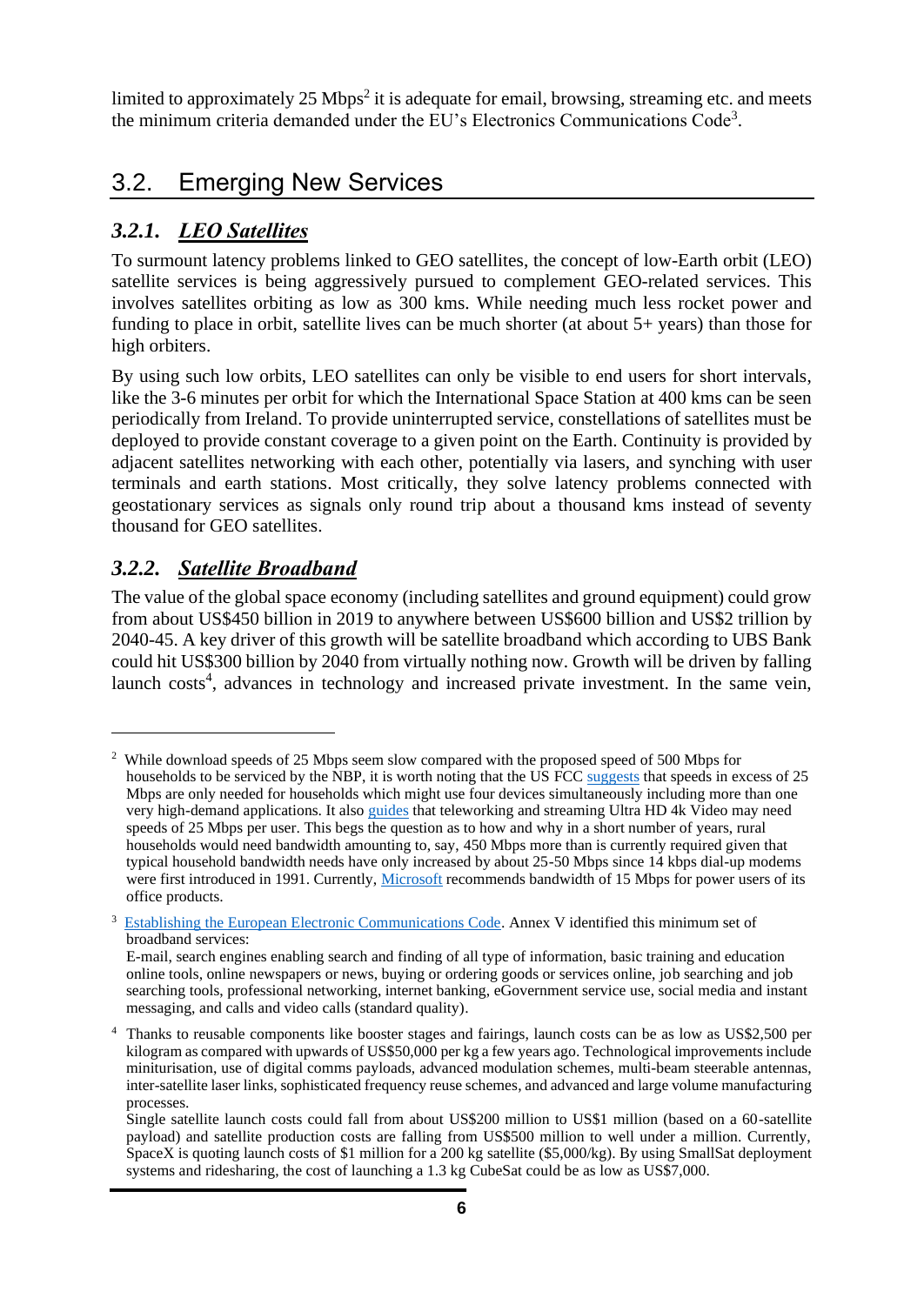[Morgan Stanley](https://www.morganstanley.com/ideas/investing-in-space) has estimated that space-related internet and broadband could reach US\$500 billion by 2040.

The OECD<sup>5</sup> identified almost twenty companies that had announced plans to launch satellite constellations to deliver broadband. These will require investments ranging from US\$3 to US\$12 billion. Some will deliver broadband to designated areas (India, China, Japan and Russia) while others will seek to provide broadband to the entire world. Frost & Sullivan projects "that communication satellites represent the fastest growing market segment (within the space industry), increasing demand for the manufacture of high-throughput and constellation communication satellites".

According to Euroconsult, the world will see an average of 1,250 satellites launched every year between now and 2029 by Western enterprises. That is five times the average launch rate for the 2010-19 decade. It estimated that half the market will be concentrated around a handful of mega LEO constellations. 2020 was the first year ever with more than a thousand satellites launched, of which 70% were SpaceX's Starlink LEO satellites. This compares with just 18 GEO satellite launches. The 2020 launch rate by Western enterprises could become a new standard for the next ten years with annual variations mainly driven by the replacement of the commercial constellations.

#### <span id="page-7-0"></span>*3.2.3. Issues and Alternatives*

Given that tens of thousands LEO satellites could be in orbit before the end of this decade, several major issues must be addressed by space enterprises, national and international authorities in place of current ad hoc rules and procedures. These include the impact of satellite swarms on night sky brightness (albedo) and astronomical observations; space traffic management; the handling of corporate failures; satellite de-orbiting and disposal; collision avoidance (Kessler syndrome); blocking of signals by governments; and signal interference between competing systems.

Aside from LEO satellites, Very High-Throughput Satellites (VHTS) will also play increasing important roles in the delivery of high-speed internet services to remote areas and 4-5G mobile users. While these satellites will operate in geostationary orbits, latency problems will be offset by extensive use of 'spot beam' technologies to focus their significant power on specific geographic areas. Other emerging new satellite technologies include hybrid LEO satellite/5G backhaul and 'direct from space to handset' systems.

For completeness, it should be mentioned that, aside from satellites, stratospheric-based internet and mobile phone services using kites, balloons, drones and other High-Altitude Platform Systems have to date had limited technical success in providing services to rural or remote areas.

# <span id="page-7-1"></span>**4. Key LEO Satellite Players**

The four most advanced networks for LEO satellites are Starlink (targeting an initial 11,800 satellites with over 1,000 launched to date), Amazon (planned 3,236, none launched), OneWeb (planned 1,980, 74 launched) and Telesat (planned 512, one launched). These are discussed below to highlight their potential to provide high-speed broadband services over the coming years.

<sup>&</sup>lt;sup>5</sup> [The Space Economy in Figures: How Space Contributes to the Global Economy.](http://www.oecd.org/sti/inno/the-space-economy-in-figures-c5996201-en.htm) OECD. July 2019.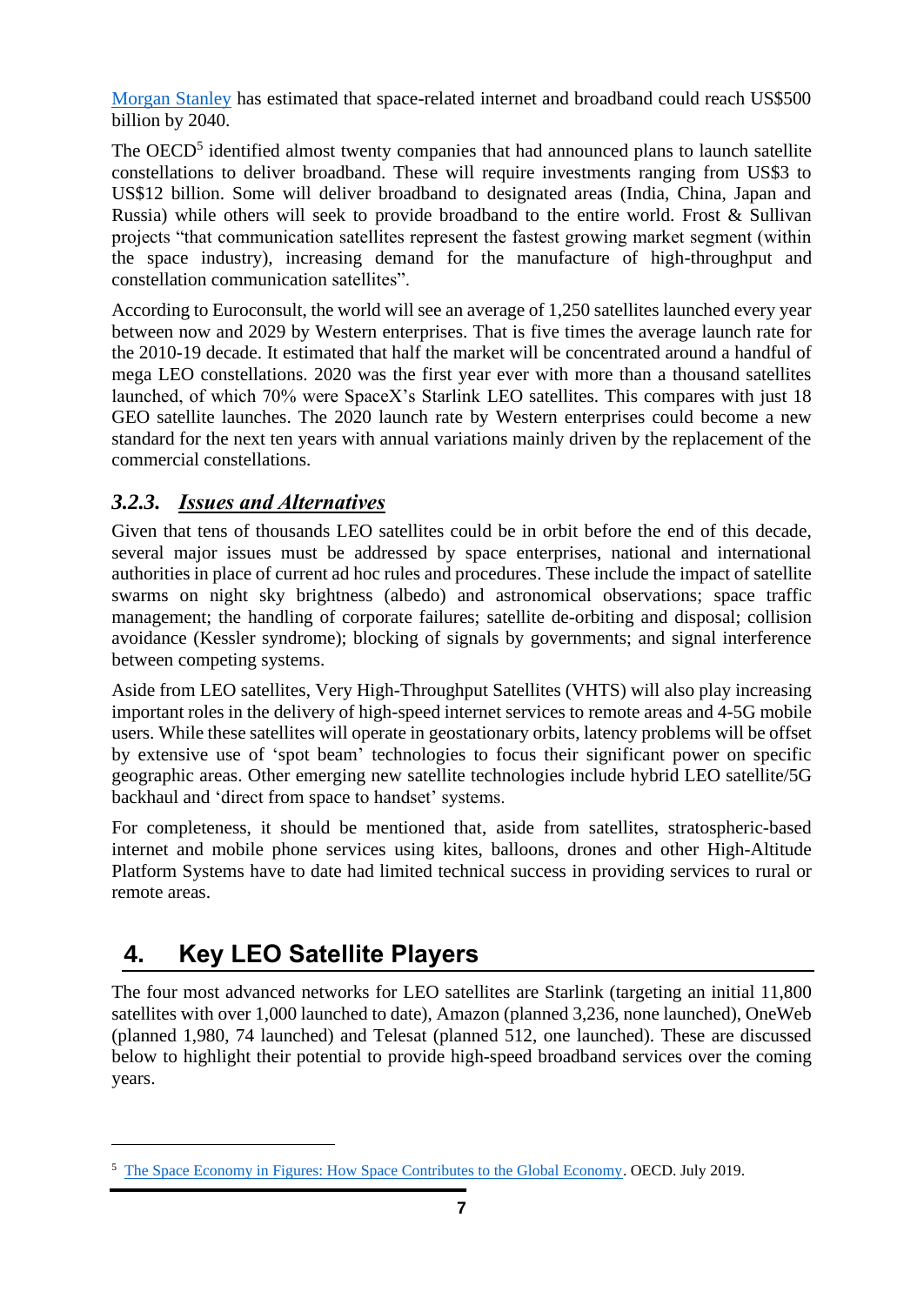This review excludes plans by Chinese firms<sup>6</sup>which are also seeking to deliver broadband from space; the Russian Space Systems Company (part of the giant Roscosmos) which plans to place 288 LEO satellites in orbit by 2025 to service 10 thousand collective outlets and 10 million subscribers; and firms such as [AST SpaceMobile](https://ast-science.com/) (backed by Vodafone and ATT) planning to offer broadband and 4G/5G mobile services via a hundred or so LEO satellites to customers using unmodified mobile phones, initially in about 49 countries in equatorial regions.

# <span id="page-8-0"></span>4.1. SpaceX & Starlink

This section reviews the background to SpaceX and Starlink and assesses their recent progress and plans.

#### <span id="page-8-1"></span>*4.1.1. Background*

[SpaceX](https://www.spacex.com/) is a privately-owned company founded by Elon Musk who is also involved with Tesla, a producer of e-vehicles, and the Boring Company which plans to link major US cities by highspeed, subterranean transport links. SpaceX is a pioneering commercial space operator and is perhaps best known for developing reusable rockets. [Starlink](https://www.starlink.com/) is its LEO program. It is also engaged in cargo and crew transporting to the International Space Station, development work for trips to the Moon and Mars, launching satellites for third-parties and extensive work for US defence agencies.

Starlink's website stated in September 2019 that "SpaceX is developing a low latency, broadband internet system to meet the needs of consumers across the globe. Enabled by a constellation of low-Earth orbit satellites, Starlink will provide fast, reliable internet to populations with little or no connectivity, including those in rural communities and places where existing services are too expensive or unreliable."

To achieve this, Starlink is working to place an initial constellation of twelve thousand satellites in orbit within about five years. Based on regulatory filings<sup>7</sup>, this constellation could be expanded to forty-two thousand satellites. By way of comparison, just ten comms satellites were launched by ten separate rockets back in 2016 and only about eight hundred comms satellites, excluding Starlink's are currently operational.

SpaceX intends to use revenues from Starlink to help fund cargo missions to the moon and Mars using its massive, 40-storey, reusable Starship rocket which is currently in development and testing. If successful, it could transform space travel and transportation costs, including for LEO satellites. To date SpaceX has raised almost US\$6 billion from investors including Google and is valued at about US\$46 billion. A further funding round during 2021 could double this

<sup>6</sup> These firms include Hongyun (planning 864 LEO satellites to provide mobile 5G connectivity to 2 million users as well as broadband directly to 200,000 in remote areas); Hongyan (320 satellites); Galaxy Space (144 satellites to provide 5G backhaul to remote areas) and GW (12,992 satellites targeting global consumer markets).

<sup>&</sup>lt;sup>7</sup> The FCC has given SpaceX permission to launch 11,800 Starlink satellites to operate in the Ku-band (11-14) GHz) and Ka-band (17-31 GHz) spectrums in orbits ranging from 335 to 1,325 kilometres. Outside the US, SpaceX is working country-by-country to secure regulatory approvals. In October 2019, SpaceX filed for spectrum rights from the International Telecommunications Union for an additional tranche of 30,000 LEO satellites. If accepted, this application would give SpaceX seven years in which to bring requested frequencies into use by launching and operating at least one satellite. SpaceX stated that "as demand escalates for fast, reliable internet around the world, especially for those where connectivity is non-existent, too expensive or unreliable, SpaceX is taking steps to responsibly scale Starlink's total network capacity and data density to meet the growth in users' anticipated needs." Currently, SpaceX is negotiating with the FCC about lowering the proposed orbits of future Starlink satellites to 570 kilometres and launching some satellites at higher inclinations to service rural Alaska.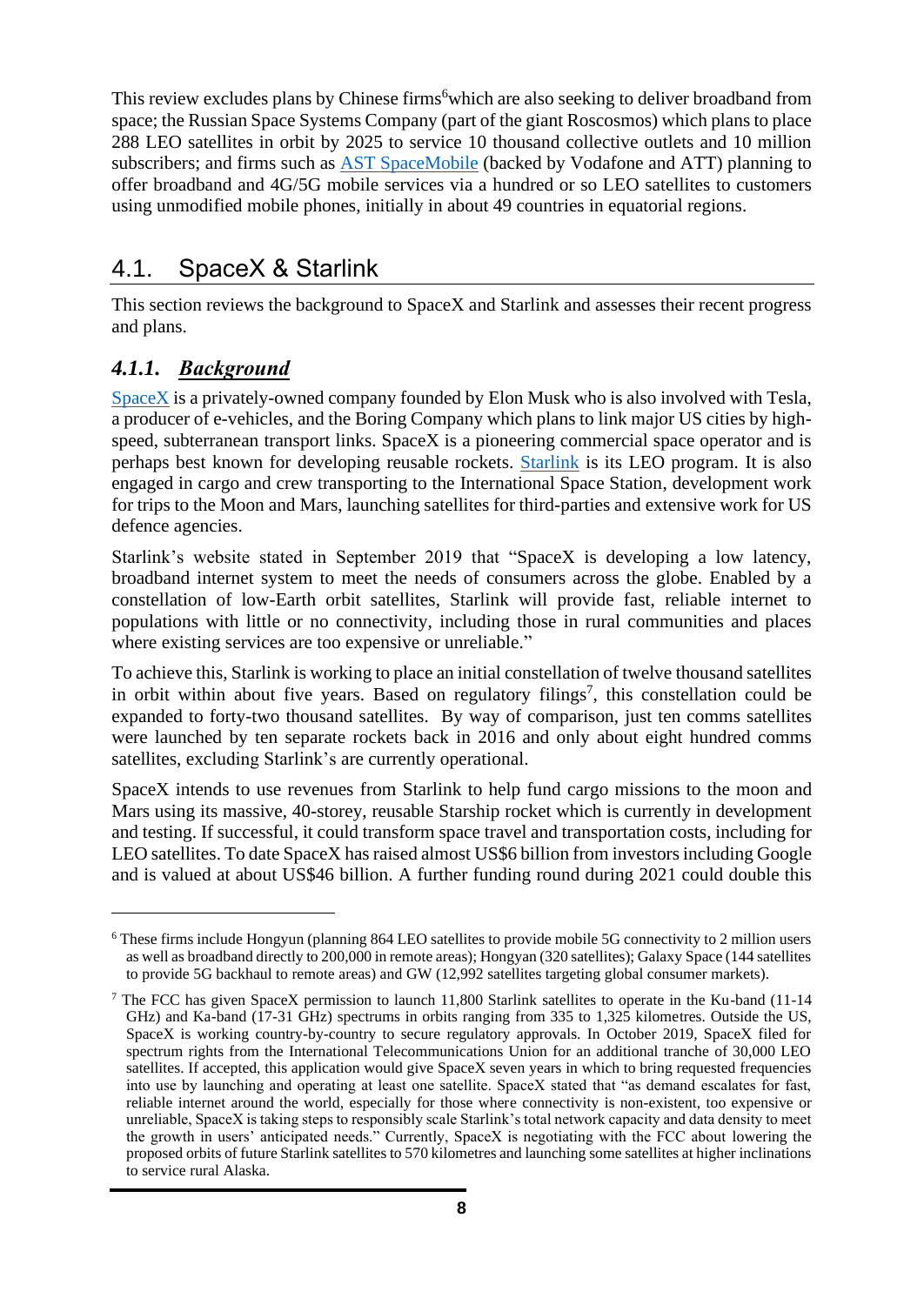valuation. The current Starlink program (4,400 satellites) is expected to cost about US\$10 billion.

SpaceX is targeting a 3% share of the projected trillion-dollar global Internet connectivity market. It is expected by analysts to achieve revenues of about US\$30 billion a year once Starlink is fully operational as compared with just US\$3 billion a year generated by its more mature rocket and space transport operations which have been recently boosted by major US Government and NASA contracts. Analysts suggest that SpaceX could, in the medium-term, be worth anywhere between US\$5 billion and US\$200 billion, depending on the degree of success or failure of Starlink.

#### <span id="page-9-0"></span>*4.1.2. Developments & Plans*

#### **4.1.2.1. Launch Plans**

Following the launch of two test satellites in 2018, SpaceX orbited its first batch of 60 Version 0.9 satellites in May 2019. Since then, it has used its Falcon 9 rockets, incorporating reusable first stages and fairings, to launch a total of 963 Version 1.0 satellites<sup>8</sup>. Currently, it can build about 120 satellites a month in line with its launch capacity using new and recovered rocket components. In due course, its heavy lift Starship rocket could be used to deliver batches of 400+ satellites into orbit.

SpaceX plans to launch about 60 or more satellites per month into the middle of the decade with a view to having 5,900 in orbit by end 2024 and the remaining 5,900 orbiting by end 2027. Initial coverage of the populated world should be achieved when about 24 launches have deployed 1,440 satellites. A world-wide service aimed at low population densities could commence once about three thousand satellites are in orbit. All additional launches will create more capacity and facilitate customised services. Starting in 2022, all newly-launched satellites will incorporate Inter-Satellite Laser Links which greatly improve performances and even give Starlink a speed advantage over terrestrial fibre for longer distance internet links.

#### **4.1.2.2. "Better than Nothing Beta"**

SpaceX initiated private beta testing of its embryonic constellation in mid-2020 when only about 500 satellites were in orbit. It also initiated a call for expressions of interest from potential users which evoked almost a million responses. In October 2020, it launched a public beta testing programme ("Better than Nothing Beta") aimed at users predominantly in northern states of the US and southern Canadian provinces. To participate, users are being charged US\$99 a month and need to purchase for US\$499 ground equipment including a disk with electronic-steerable, phased-array antenna, modem and router. This disk's electronics are extremely sophisticated with over six hundred elements. It is heavily subsidised by SpaceX and reducing its cost will be a technical challenge.

Early feedback from testers has been very favourable even in adverse weather conditions. Setup and first-time connection to the internet can be done in minutes and performances, in terms of latency (typically 20-40 ms) and data speed (75-150 Mbps for downlinks) and stability (uptime), have exceeded most testers' expectations notwithstanding that only about one-third of the satellites needed for an initial full service are operational. SpaceX has indicated that

<sup>&</sup>lt;sup>8</sup> In total 1,025 satellites have been launched by 19 rockets to January 2021. These include the two beta and sixty Version 0.9 satellites which have mostly de-orbited. These satellites incorporate autonomous collision avoidance and can be de-orbited remotely using on-board propulsion systems to achieve 100% demise on reentry. All satellites launched after August 2020 incorporated visors to reduce their brightness to ground-based for ground-based astronomy.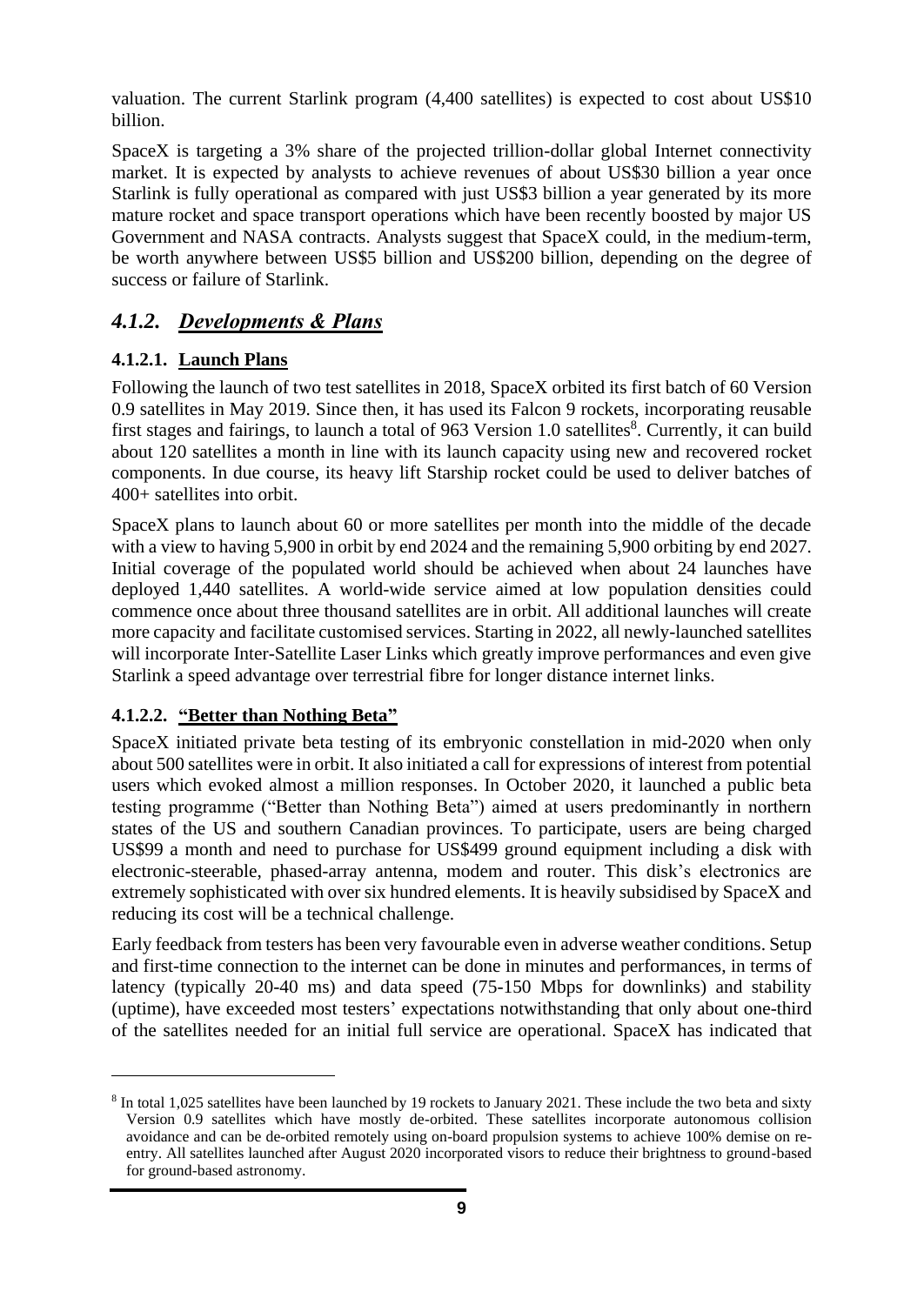speed, uptime will progressively improve, and that latency could decline to 16-19 ms by summer 2021.

Thus far, the only significant problem reported by users relates to the need for antennas to have unobstructed views of the northern sky – the minimum field of view requirement (and downtime) will shrink, and performances should improve as the Starlink constellation expands and more earth stations are commissioned<sup>9</sup>. According to a submission to the FCC, SpaceX expects to offer ultimately offer download speeds of up to 10 Gbps (upgraded from 1 Gbps).

Following receipt of licences from telecom regulators, Starlink's public "Better than Nothing Beta" service has recently commenced in Europe with reports of users in Germany and the UK<sup>10</sup>. Vat-inclusive prices charged to UK customers are £439 for the dish<sup>11</sup> and modem/router and £89 per month for ongoing service. While these prices are not competitive with fibre, they do offer high-speed broadband to users in rural or remote areas who may be waiting years, or forever, to secure an equivalent land-based service.

#### **4.1.2.3. Expansion**

In December 2020, it was [announced](https://spacenews.com/spacex-wins-big-share-of-9-2b-rdof-broadband-subsidy/) that SpaceX had won US\$888 million of the US\$9.2 billion in subsidies to be awarded to suppliers of high-speed broadband under the FCC's 10 year Rural Digital Opportunity Fund. Under this scheme, SpaceX will provide service to 643,000 locations in 35 states at speeds of at least 100/20Mbps. The SpaceX award was the fourth largest amongst the 180 awardees and the only significant award to satellite-based services.

Currently, SpaceX is expanding its paid-for, beta test programme to include many European countries, New Zealand and Australia where people can access its Starlink app as a precursor to being invited to join the service.

SpaceX is in the process of securing operating licences for earth stations and user terminals from comms regulators in many countries including Canada, Australia, New Zealand, South Africa, India, Japan, Philippines, South America and Europe where it has set up a score of companies including in Ireland<sup>12</sup>. It expects to offer an initial global service aimed at rural, unserved/underserved areas before the end of 2021. Plans are in hand to set up earth stations at several locations within key markets including Canada, Australia, New Zealand, and Europe<sup>13</sup>. Thus far, SpaceX intends to sell its Starlink services directly to end users although relationships with third-parties might be considered.

SpaceX could, based on its current launch cadence, have up to 1,700 satellites in orbit by mid-2021. This would position Starlink years ahead of any competition and would make it the most immediately relevant service for rural Ireland.

<sup>&</sup>lt;sup>9</sup> See Starlink FAO.

<sup>&</sup>lt;sup>10</sup> First Starlink user in the UK tells what it's like going from zero broadband to zippy internet speeds in rural [England.](https://www.businessinsider.com/starlink-first-uk-resident-set-up-spacex-internet-service2021-1?r=US&IR=T)

<sup>&</sup>lt;sup>11</sup> While a basic ground-based disk mounting is included, specialist or DIY mountings for roofs may be needed to clear sky-line obstructions.

<sup>&</sup>lt;sup>12</sup> Starlink Internet Services Limited – Company Number 677409. This company has registered with ComReg in relation to the provision of satellite internet services nationally and is seeking earth station and user terminal licences.

<sup>&</sup>lt;sup>13</sup> So far earth stations have been announced for Saint-Senier-de-Beuvron, Gravelines and Villenave-d'Ornon in France to cover France, Germany, Spain, Ireland and for Goonhilly to cover the UK and possibly Ireland. Ultimately, over a hundred earth stations will be needed to provide a global service along with about 10-20 command and control stations.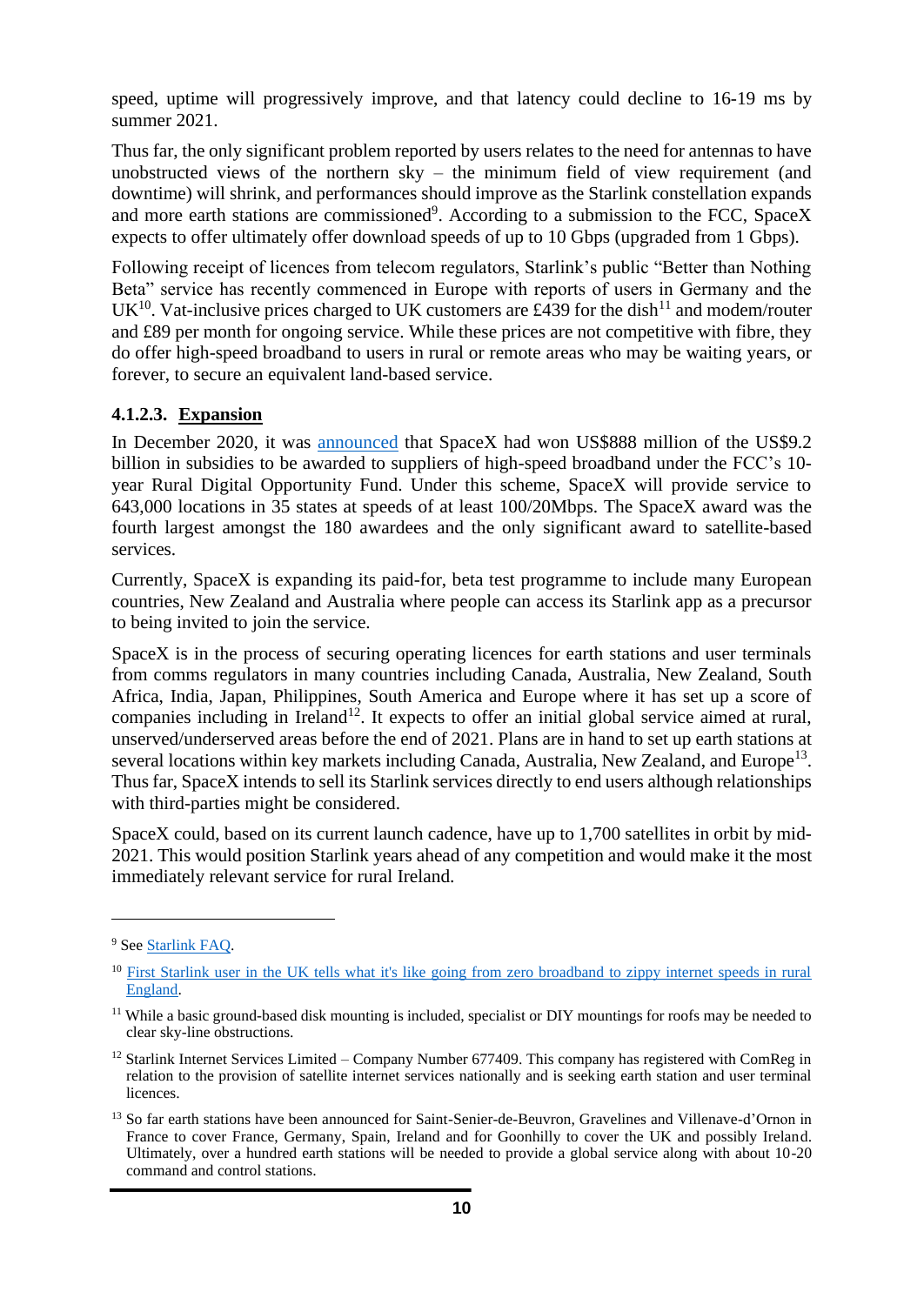# <span id="page-11-0"></span>4.2. Amazon, Kuiper & Blue Origin

In April 2019 Amazon announced that its Project Kuiper (no web presence) would enter the internet satellite business and in July 2019 it filed an application with the FCC to put 3,236 satellites, operating in the Ka frequency band, into low-Earth orbit to target the four billion people in the world without broadband connections. An updated application was filed in January 2021.

Based on filings, the proposed service will be confined to mid-latitudes with the satellites grouped in 98 different orbital planes within three orbital shells at 590, 610 and 630 km. Amazon expects, all going well, that it will offer services, sometime in the next few years, once it its first group of, yet to be launched, 578 satellites are in working orbits. Currently, its "constellation design and implementation plan are well-developed, and Amazon continues to mature its satellite design and operational procedures". It is actively recruiting technical staff for Kuiper. The total investment is expected to exceed US\$10 billion.

It is noteworthy Jeff Bezos (CEO and founder of Amazon), through his [Blue Origin](https://www.blueorigin.com/) space transport company, is developing New Shepard, a reusable suborbital rocket system for space tourism missions, and New  $\widetilde{Glenn}^{14}$ , a reusable heavy-lift, orbital rocket which would be suitable for placing large numbers of LEO satellites in orbit. In addition, there could be strong commercial synergy between Kuiper and Amazon's subsidiary AWS which provides data storage services and has recently started offering managed ground services to satellite operators.

#### <span id="page-11-1"></span>4.3. Telesat

Ottawa-based [Telesat](https://www.telesat.com/) is mentioned specifically because it has finalised an agreement with the Canadian Government to bring high-speed broadband via LEO satellites to the country's most remote citizens. The Government will buy capacity from Telesat for ten years at a cost of CAN\$600 million.

Telesat is a long-established satellite comms and broadcast operator which is planning to go public shortly. It initially planned to deploy 300 LEO satellites with optical cross links to provide a global service by 2022-3 starting with download speeds of 50 Mbps and eventually reaching gigabit speeds. Its satellites would be placed in polar and inclined orbits at a thousand kilometres from the Earth and would utilise about fifty Earth stations dispersed worldwide. Its first LEO satellite was launched in January 2018.

In 2020, Telesat expanded the proposed size of its LEO constellation to over 1,600 satellites. These will be launched by third parties, including Blue Origin with its New Glenn rocket, ULA, or even SpaceX. The immediate goal is to offer speeds of at least 50/10 Mbps with unlimited data along with enhancing LTE and 5G services by satellite using established telecom and internet operators to cover Canada's 41% of population living in rural and remote areas.

# <span id="page-11-2"></span>4.4. OneWeb

UK-based [OneWeb](https://www.oneweb.world/) was originally backed by Japan's Softbank and Branson's Virgin Group. It declared bankruptcy in late March 2020 and, notwithstanding this, applied in May 2020 to the FCC to operate 48,000 LEO satellites. It was sold in July 2020 to a consortium led by the

<sup>&</sup>lt;sup>14</sup> Blue Origin hopes to start using the 310-foot New Glenn (with reusable first stage) in 2021 after spending north of \$2.5 billion on the program.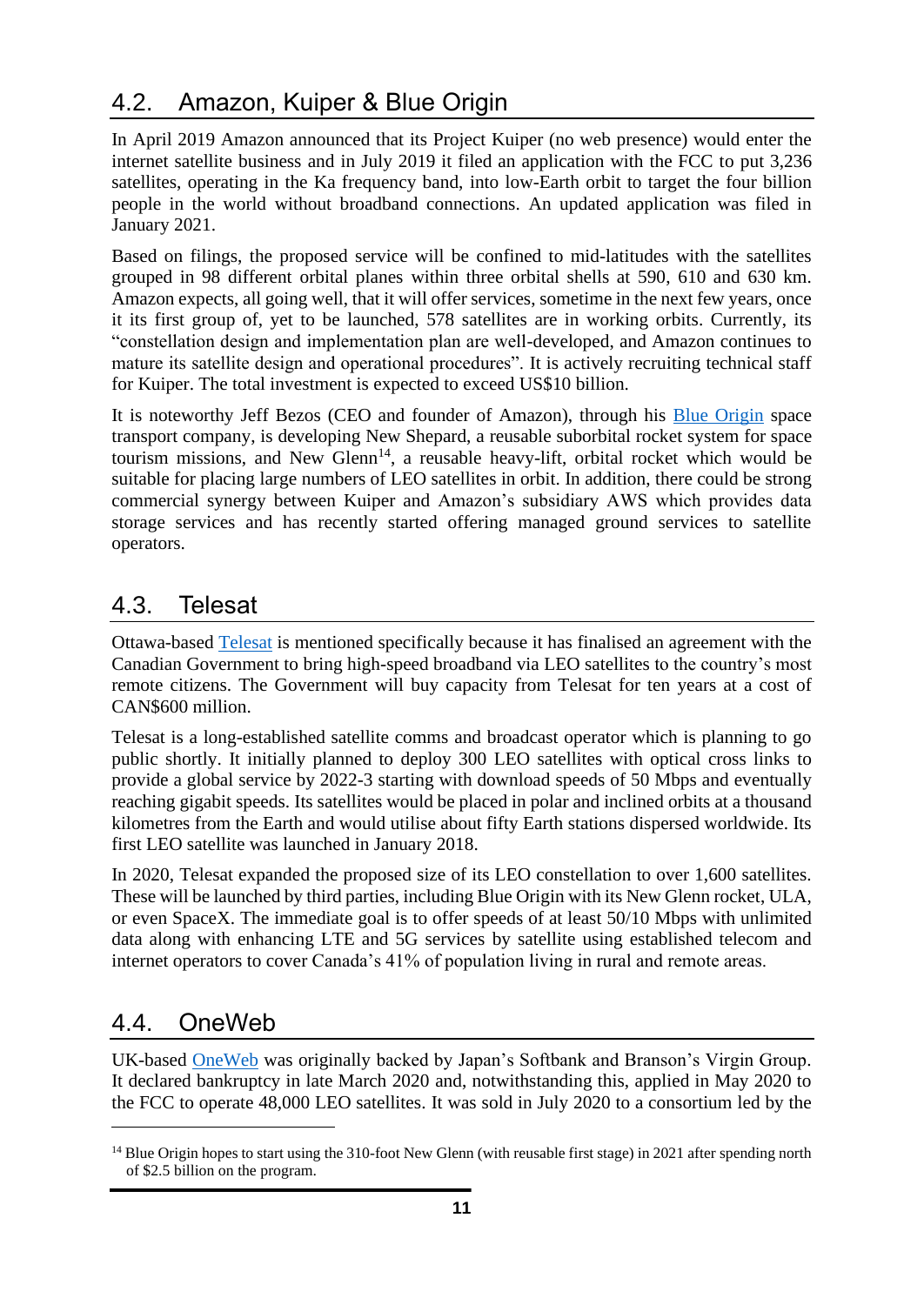UK Government and Bharti Enterprises, a major Indian conglomerate, which jointly undertook to invest US\$1 billion in the 'new' OneWeb. It emerged from bankruptcy in November 2020.

The original OneWeb raised US\$3.4 billion in pursuit of its objective to become a global communications business utilising LEO satellites. It aimed to provide internet services to rural and remote places as well as to a range of markets including aero, maritime and cellular backhaul. Its plans called for an initial constellation of 648 satellites by end 2022 which could ultimately grow to 7,088 with their manufacturing by Airbus switching from the US to the UK.

By the time OneWeb ran out of money (after over US\$3 billion had been invested) just 74 satellites had been launched and these were kept operating throughout the restructuring. A further 36 satellites were successfully launched during December 2020 using a Soyuz rocket. This will be followed by monthly launches until 648 satellites have been launched. In January 2020, OneWeb raised a further US\$400 million to complete this constellation. It hopes to start offering broadband services in northern latitudes by the end 2021 and full global services during the following year.

In February 2021 it was announced that BT and OneWeb are exploring the possibility of using the latter's satellites to reach homes in the UK that are too costly to connect using terrestrial or wireless networks.

# <span id="page-12-0"></span>**5. EU Developments**

This section describes aspects of the EU's role in promoting high-speed broadband and its emerging interest in satellite-based internet services.

## <span id="page-12-1"></span>5.1. Background

Major initiatives by the EU have been highly influential in dictating the pace, technologies, and direction of broadband services for Ireland and other member states.

Published in 2010, the **Europe 2020 Strategy** and its related **Digital Agenda for Europe**  (DAE) initiative highlighted the importance of broadband deployment to promote competitiveness, social inclusion and employment. These set targets to bring basic broadband access to all Europeans by 2013, for all Europeans to have access to internet speeds above 30 Mbps by 2020 and for 50% or more of households to have internet connections above 100 Mbps by then.

In 2016, the Commission adopted **[Connectivity for a Competitive Digital Single Market -](https://ec.europa.eu/transparency/regdoc/rep/1/2016/EN/1-2016-587-EN-F1-1.PDF) [Towards a European Gigabit Society](https://ec.europa.eu/transparency/regdoc/rep/1/2016/EN/1-2016-587-EN-F1-1.PDF)**. It further developed the DAE and defined strategic objectives for 2025 to include (a) 100% coverage of all households with download speeds of at least 100 Mbps, upgradeable to one Gbps and (b) one Gbps symmetric speeds for all main socio-economic drivers such as schools, transport hubs and main providers of public services as well as digitally intensive enterprises.

# <span id="page-12-2"></span>5.2. Interest in Satellite Services

#### <span id="page-12-3"></span>*5.2.1. Historic Perspective*

A key EU document giving **[Guidelines for the application of State aid rules in relation to](https://eur-lex.europa.eu/legal-content/EN/TXT/PDF/?uri=CELEX:52013XC0126(01)&from=EN)  [the rapid deployment of broadband networks](https://eur-lex.europa.eu/legal-content/EN/TXT/PDF/?uri=CELEX:52013XC0126(01)&from=EN)** treated satellite systems as "basic broadband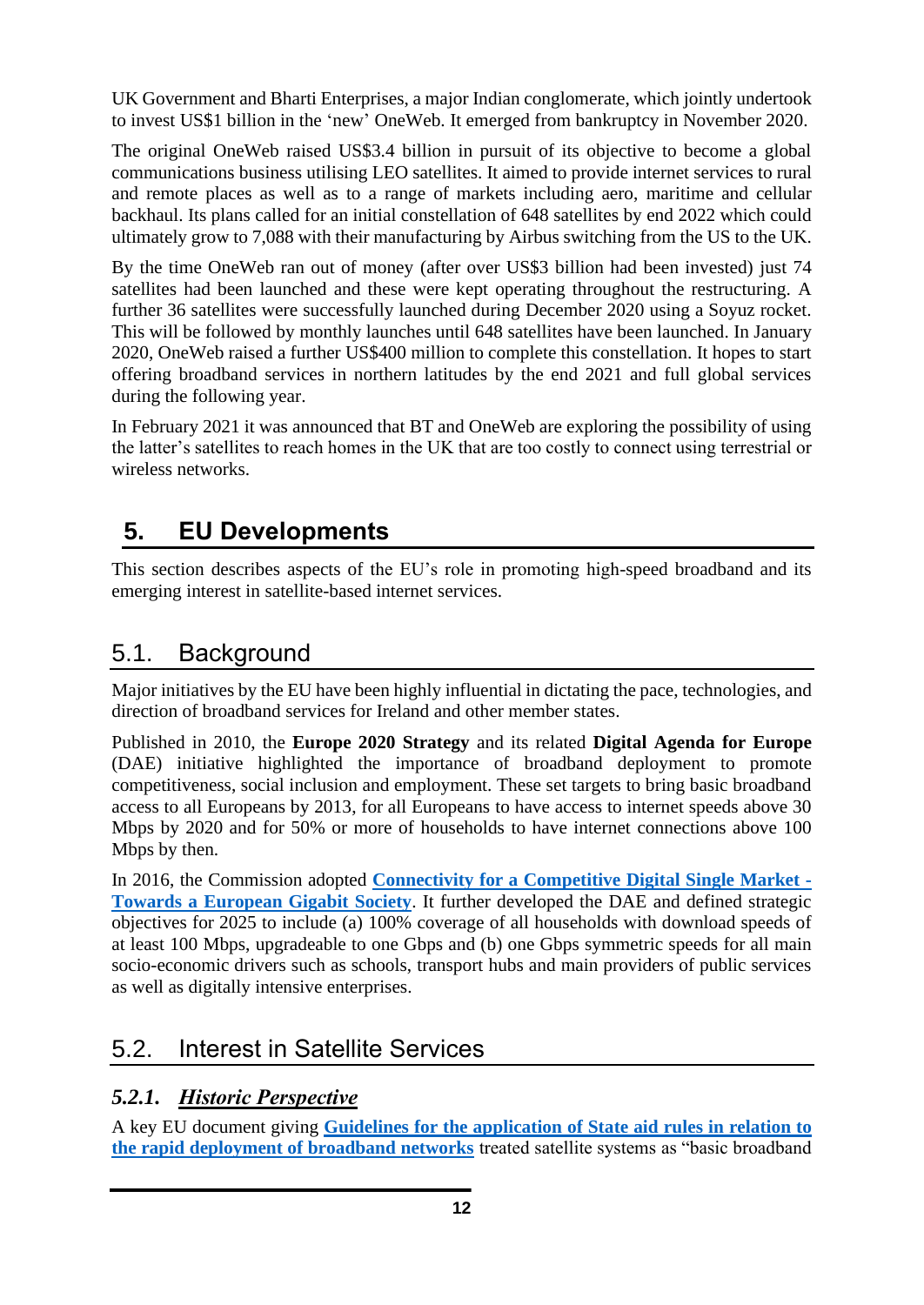networks" rather than **Next Generation Access** (NGA) networks<sup>15</sup> at which future State aid should be directed. Published in 2013 but still applicable in 2019, it viewed NGA networks as being fibre-based, advanced cable or advanced wireless and it presumed that the provision of high-speed broadband would involve very substantial and costly civil works.

Simultaneously, the EU proclaimed (in about 2014 or 2015) in a Digital Single Market policy statement (**[Broadband for all via satellite](https://ec.europa.eu/digital-single-market/en/content/broadband-all)**) that "satellite broadband is available to provide fast internet connectivity throughout every European Member State" at a time when GEO satellites were offering download speeds of about 20 Mbps.

In late 2019, the EU's DG Connect's team confirmed in correspondence to this document's author that low-Earth orbit satellites and Very High Throughput Satellites have not been "considered in detail so far, because they must first prove their functionality in the provision of high-speed broadband to rural and underserved semi-urban areas. But they are considered under possible upcoming future technologies". Specifically, it classified LEO satellites as a potential new technology for the delivery of broadband<sup>16</sup>.

This view was strengthened by Internal Market Commissioner Thierry Breton in a wideranging [introductory speech](https://ec.europa.eu/commission/commissioners/2019-2024/breton/announcements/introductory-speech-commissioner-breton-space-council-29052020_en) to the EU's Space Council in May 2020 when he stated that "when it comes to connectivity, we know that space is to become THE infrastructure for telecommunication, data, Internet of Things, broadband. And what we see is that these infrastructures will most likely be run mostly by the private sector."

#### <span id="page-13-0"></span>*5.2.2. LEO Satellite Plans*

In November 2020, Commissioner Breton<sup>17</sup> indicated that the EU was committed to use some of the EU's €13 billion seven-year Space Programme to develop LEO constellations to "allow Europe to benefit from space-based, high-speed connectivity everywhere, complementary to other technologies (fibre and 5G)". A key objective would be to provide high-speed broadband to the five million households in member states which lack such a service. According to industry sources, an EU constellation might become operational between 2025-27.

To kick start this, the Commission has awarded a  $\epsilon$ 7 million contract to a consortium including Airbus, Arianespace, Eutelsat and Thales Alenia Space to study the mission requirements, provide a preliminary architectural design and service provision concept, as well as associated budgetary estimates for an EU LEO constellation. Meantime, Eurospace, the trade body for the European space industry, has sought to capitalise on this interest by offering [outline proposals](https://eurospace.org/industry-manifesto-for-a-resilient-satellite-system-for-secure-connectivity-to-make-europe-fit-for-the-digital-age/) for the development of additional satellite systems including LEO constellations for broadband.

Overall, it is evident that the EU is playing catchup given that the provision of genuinely highspeed broadband services via satellites to consumers within rural areas in many EU countries could commence as early as 2021. These services should greatly accelerate the rate at which rural households achieve the EU's performance target of 100+ Mbps for all households within member states, as per **Towards a European Gigabyte Society**.

<sup>&</sup>lt;sup>15</sup> Offering speeds of at least 30/6 Mbps.

<sup>16</sup> Digital Single Market – [Broadband Technologies.](https://ec.europa.eu/digital-single-market/en/broadband-technologies)

<sup>17</sup> [Enhancing Europe's Space Power.](https://ec.europa.eu/commission/commissioners/2019-2024/breton/blog/enhancing-europes-space-power_en)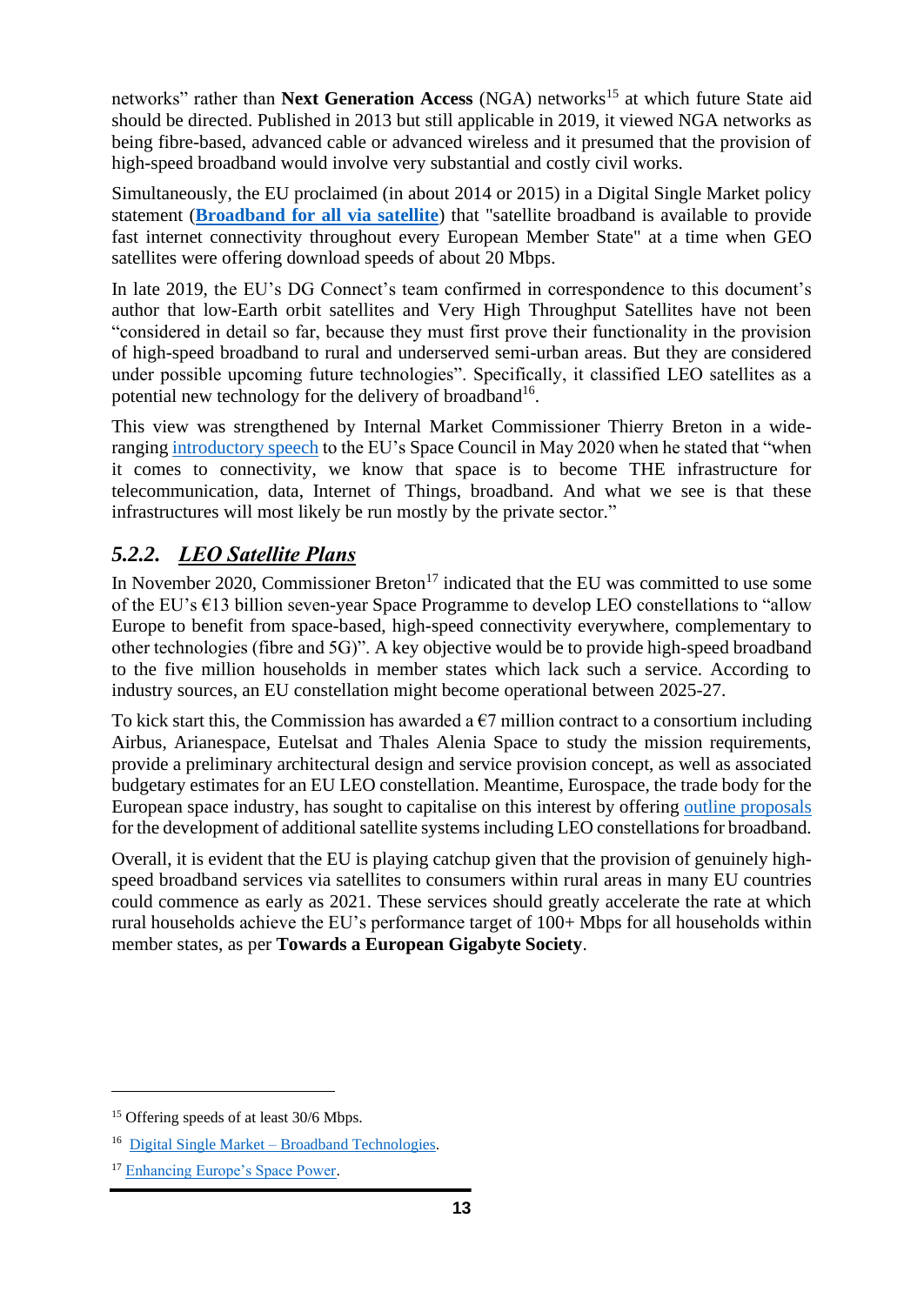# <span id="page-14-0"></span>**6. NBP Developments**

This section provides background information on the NBP; reviews aspects of its Intervention Area and contract; and discusses progress with implementation.

# <span id="page-14-1"></span>6.1. Background

#### <span id="page-14-2"></span>*6.1.1. Evolution*

The NBP was conceived back in 2012 as a limited fibre-based rural broadband service costing about €400 million. Since then, it mushroomed into an all-compassing universal service costing about €5 billion to develop. In November 2019, the Government signed a contract with a private company, [National Broadband Ireland](https://nbi.ie/) (NBI), to plan, design, construct and operate the NBP's network. This contract has a life of at least 25 years, and it envisages that 544,000 rural premises will be passed almost exclusively with fibre by 2027.

In developing the NBP, Government planners pursued a completely fibre-based solution albeit consideration was given to 4G/5G mobile as an alternative solution as per a report **[FTTP or](https://s3-eu-west-1.amazonaws.com/govieassets/8531/d40f531ae0194d01af3c48420d7db2cb.pdf)  [4G/5G for Ireland's NBP?](https://s3-eu-west-1.amazonaws.com/govieassets/8531/d40f531ae0194d01af3c48420d7db2cb.pdf)** dated 5th December 2018. This was published by the Department of Communications, Climate Action and Environment (DCCAE) along with other background documents in May 2019.

#### <span id="page-14-3"></span>*6.1.2. Technologies*

The EU's criteria for Next Generation Access networks (at least 30/6 Mbps) were carried through into the NBP's **[Criteria for assessment of investment plans](https://dccae.gov.ie/en-ie/communications/consultations/Documents/88/consultations/Annex%201%20Assessment%20Criteria.pdf)** (prepared in 2015 but still applicable in 2019) for which detailed technical assessments focused on wired and wireless platforms, the physical roll-out of the network and deployment of substantial managerial and contracted resources.

No consideration appears to have been given by planners to satellite broadband. In its [press](https://www.dccae.gov.ie/en-ie/news-and-media/press-releases/Pages/Biggest-investment-in-Rural-Ireland-since-Electrification-as-Preferred-Bidder-appointed-to-National-Broadband-Plan.aspx)  [release](https://www.dccae.gov.ie/en-ie/news-and-media/press-releases/Pages/Biggest-investment-in-Rural-Ireland-since-Electrification-as-Preferred-Bidder-appointed-to-National-Broadband-Plan.aspx) dated 7th May 2019, the DCCAE referenced the need for future proofing based on the EU's strategic document **[Connectivity for a Competitive](https://ec.europa.eu/transparency/regdoc/rep/1/2016/EN/1-2016-587-EN-F1-1.PDF) Digital Single Market - Towards [a European Gigabit Society](https://ec.europa.eu/transparency/regdoc/rep/1/2016/EN/1-2016-587-EN-F1-1.PDF)** (cited above) but made no reference to satellite broadband. Also referenced in the same press release was a ComReg report entitled **[Meeting Consumers'](https://www.comreg.ie/publication-download/meeting-consumers-connectivity-needs)  [Connectivity Needs](https://www.comreg.ie/publication-download/meeting-consumers-connectivity-needs)**. Dated November 2018, this report made a single reference to the 'lastgeneration' satellite networks which are currently available in Ireland albeit with restricted performances.

Whilst the NBP planners and its technical advisers theoretically pursued a technology-neutral approach, they focused on fibre-based solutions and did not consider emerging new satellitebased alternatives, either standalone or complementary to a fibre-based network. Only in September 2020 did the NBP's technical advisers publicly acknowledge that LEO satellites could significantly change fixed broadband services in poorly served locations.

#### <span id="page-14-4"></span>*6.1.3. Oireachtas Committee*

During 2019, the Government mandated the Oireachtas Committee on Communications, Climate Action and Environment to "examine the national broadband plan process thus far, how best to proceed and the best means to roll out rural broadband".

Its report, published in August 2019 and approved by most of the committee, contained extensive criticisms of the NBP, and recommended, inter alia, that the entire plan be reviewed by independent experts before any contract should be signed. The Committee's report failed to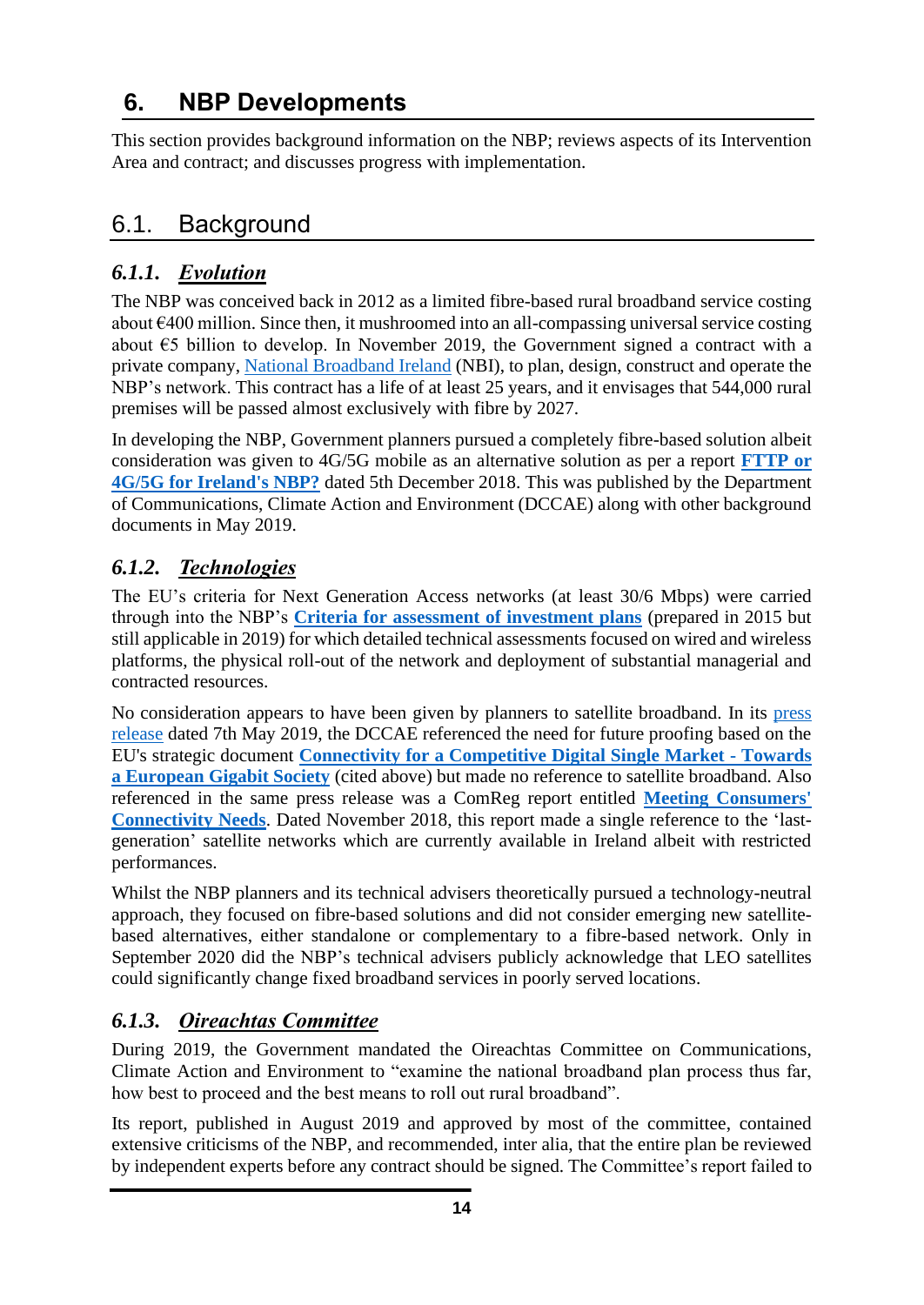mention any emerging new technologies that might become viable alternatives to meet the NBP's objectives, notwithstanding that a detailed submission (Version 1.0 of **Plan B for NBP**) about the potential of satellite-based broadband had been made by the author of this document.

# <span id="page-15-0"></span>6.2. Intervention Area & Contract

#### <span id="page-15-1"></span>*6.2.1. Intervention Area*

The NBP's Intervention Area and premises to be passed by State-supported fibre was defined by a detailed Departmental mapping exercise<sup>18</sup> and incorporated in the final NBP/NBI contract. Premises were excluded from the Intervention Area where service providers undertook, with a high degree of certainty, to provide broadband to premises/areas within seven years and in line with the performance criteria set out in the EU's **Digital Agenda for Europe**, namely minimum down/up speeds of 30/6 Mbps.

The departmental mapping exercise made no provision for any possible encroachment by existing broadband, WISP or mobile (5G and 4G LTE) operators or future new entrants such as satellite broadband services. However, the contract with NBI provided for compensation by taxpayers where it loses prospective customers within the IA who opt to receive broadband via other service providers.

#### <span id="page-15-2"></span>*6.2.2. Value for Money*

The estimated total cost of providing fibre to pass  $544,000$  rural premises is about  $65$  billion, including an Exchequer subsidy of up to  $E2.5$  billion net of VAT. Assuming a medium-term 30% uptake of services, the subsidy from taxpayers equates to about  $\epsilon$ 15,000 per subscriber. This makes the NBP one of the most substantial investments ever made by the State notwithstanding that, under the terms of the contract, it will never own the assets being invested in. This proposed cost generated significant concerns amongst politicians and commentators<sup>19</sup> and led to an unprecedented public spat between senior administrators within the Departments of Public Expenditure and Communications about whether the NBP represented 'value for money' and whether its objectives could be met at lower cost to the Exchequer.

#### <span id="page-15-3"></span>*6.2.3. Contract*

Nonetheless, in the end, the Government took a political decision to award the NBP contract to the sole final tenderer, NBI, in late 2019. In August 2020, the Government published [portions](https://www.gov.ie/en/publication/16717-national-broadband-plan-contract/) of the contract which ran to about two thousand pages and was heavily redacted especially in relation to commercial, financial and performance issues. A [detailed review](https://thecurrency.news/articles/22771/national-broadband-plan-the-e3bn-contract-the-companies-the-claw-backs-and-the-redactions/) (behind paywall) of the redacted contract was published by The Currency in August 2020.

The NBP is widely accepted as entailing considerable financial and operational risk given that it requires an upfront funding injection of a net  $\epsilon$ 2.5 billion by the State, in addition to private funding, and appears to offer very marginal value-for-money for taxpayers based on several detailed cost-benefit analyses.

<sup>&</sup>lt;sup>18</sup> [NBP Mapping Consultation.](https://dccae.gov.ie/en-ie/communications/consultations/Documents/88/consultations/2019_NBP_Mapping_Consultation.pdf)

<sup>&</sup>lt;sup>19</sup> Irish Times: [Devil May Lie in Unknown](https://www.irishtimes.com/opinion/editorial/the-irish-times-view-on-the-national-broadband-plan-contract-devil-may-lie-in-unknown-detail-1.4342224) Detail.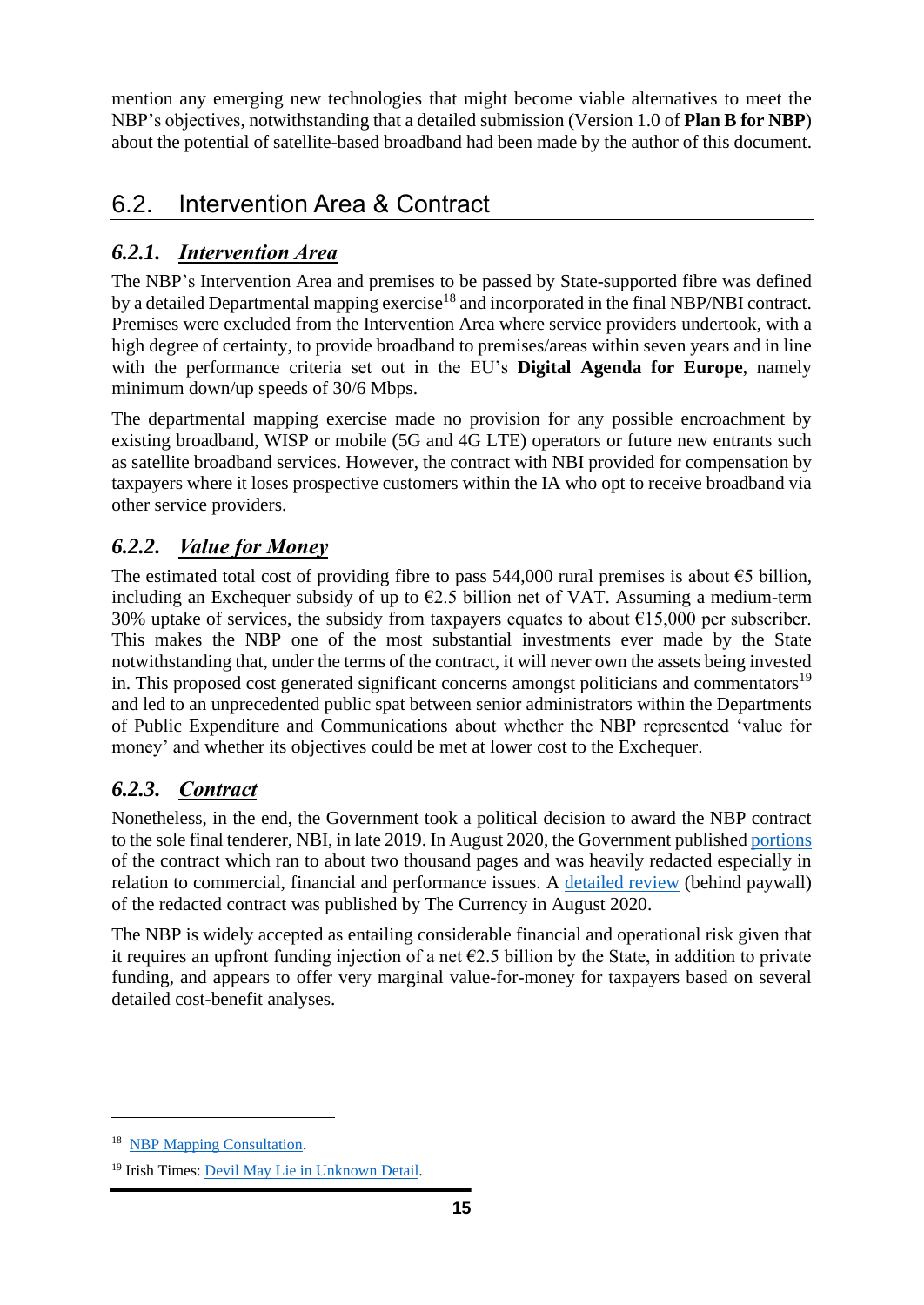# <span id="page-16-0"></span>6.3. Progress

NBI effectively commenced operations in January 2020. Significant progress<sup>20</sup> has been made since then including:

- As of November 2020, it employed, directly and indirectly, about 800 personnel, a number which will rise to 1,800 in early 2022.
- NBI is offering 500 Mbps connections to households in the IA as well as business connections of up to one Gbps. It is future-proofing its network to handle 10+ Gbps withing the contract's 25-year life.
- NBI will only use eir's extensive passive assets (poles, ducts etc.) where available whereas active assets such as equipment, cabling etc. cannot be used due to contractual specifications and requirements. This approach will result in extensive duplication of cable runs etc.
- Development work to date has mainly concentrated on mobilisation, network planning and on-the-ground surveying of premises to be passed as well as detailed planning for the actual deployment of cable and equipment. By January 2021, approximately 158,000 premises have been surveyed. NBI expects that nineteen thousand premises in Cork, Galway and Cavan could become available for user connection in early  $2021^{21}$ . It plans to connect 200,000 premises (out of ultimate 544,000) in all twenty-six counties by end 2022 and to connect the balance by 2026- $7^{22}$ .
- As 'wholesaler' of the NPB's fibre, NBI is working with over 30 prospective retailer service providers.
- Approximately 227 deployment areas have been identified. Working outward from exchanges, NBI will initially connect the most easily connected. However, no strategic timetable for connections over the next 6-7 years is available yet as many key decisions relating to routes, poles, ducts etc. are still outstanding.
- Initial progress has been slowed somewhat by Covid19 which has injected a new urgency into the need for broadband throughout the IA. The Government has expressed interest in seeing NBI speed up completion by up to two years provided costs and performances are not compromised. Unless there is a radical change in plans, it is likely that the final, most costly, most remote connections will not occur for several years. In partial response to this, the provision of high-speed broadband is to be accelerated to cover all 679 rural primary schools by the end of 2022.
- In advance of the roll out of fibre to individual premises, approximately 243 publicly accessible Broadband Connection Points (out of a planned 300) had, as at early January 2021, secured fibre connections. About 130 had been passed to Vodafone for the installation of indoor/outdoor Wi-Fi equipment and about 60 are currently operational.
- In November 2020, the media reported that two anti-competition complaints about the NBP had been lodged with the EU. In response, the Minister for Communications

<sup>&</sup>lt;sup>20</sup> Based largely on presentations by the Minister for Communications and NBI executives to the Oireachtas Committee on Communications during November 2020.

<sup>&</sup>lt;sup>21</sup> The first home connection to the NBP's network was made in Cork in early January 2021. Monthly charges are typically €45 per month for a 500 Mbps connection.

<sup>22</sup> NBP's [Roll-out Plan.](https://nbi.ie/rollout-plan/)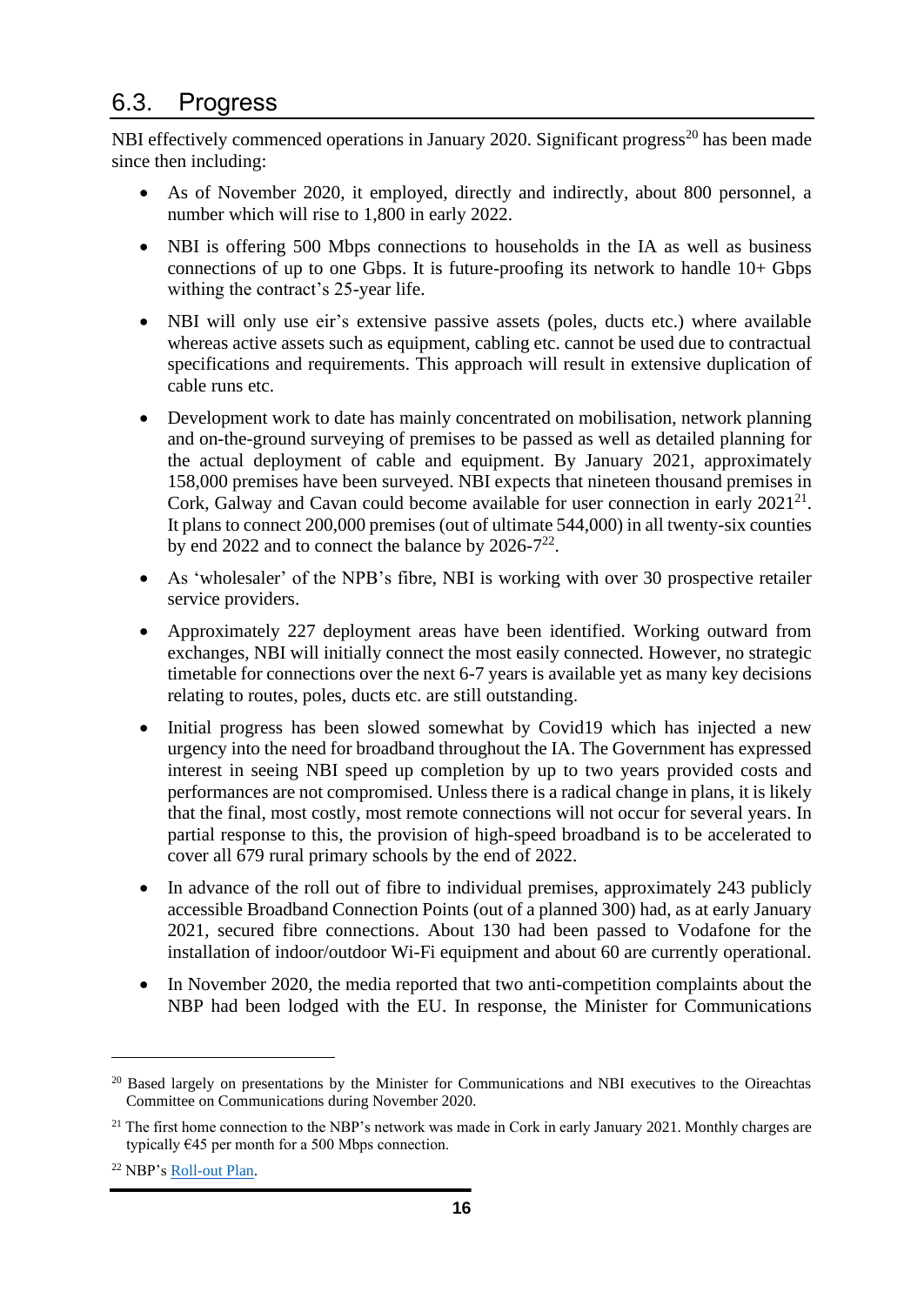expressed confidence that Ireland was meeting EU State Aid rules on account of the market failure to provide broadband across rural Ireland.

The most widespread concerns expressed to date by prospective customers of the NBP have been (a) the lack of any target connection dates (beyond the initial 18 months) and (b) the absence of any coherent overall plan to connect 'orphaned' premises which lie just outside the IA or in broadband 'blackspots' located well outside the IA and which have been ignored by commercial operators.

# <span id="page-17-0"></span>**7. Role for Satellites in the NBP**

According to the UN's **State of Broadband Report** for 2018, 49% of the world's population have access to reliable, affordable broadband. Regional variations range from 80% for Europe to 22% for Africa. Definitions of acceptable broadband speeds range from 25 Mbps by the FCC in the US to lower benchmarks used by the UN.

In February 2018 the OECD published **[Bridging the Rural Digital Divide](https://www.oecd-ilibrary.org/deliver/852bd3b9-en.pdf?itemId=%2Fcontent%2Fpaper%2F852bd3b9-en&mimeType=pdf)** which recognised satellites as "a key technology for providing rural and remote broadband access". This referenced an earlier OECD technical report entitled **[The Evolving Role of Satellite Networks](https://www.oecd-ilibrary.org/deliver/7610090d-en.pdf?itemId=%2Fcontent%2Fpaper%2F7610090d-en&mimeType=pdf)  [in Rural and Remote Broadband Access](https://www.oecd-ilibrary.org/deliver/7610090d-en.pdf?itemId=%2Fcontent%2Fpaper%2F7610090d-en&mimeType=pdf)**. Although published back in December 2016, and in need of a major update, the latter delved into the potentially significant roles of low- and middle-Earth orbit satellites and referenced several proposed systems including SpaceX's Starlink.

The main targets for next generation satellite broadband services have been identified as unserved and underserved regions within both developed and underdeveloped countries as well as communities in inaccessible locations and ships, aircraft, and other mobile assets.

The imminent arrival of new technologies for broadband delivery cannot be ignored in Ireland. By the mid-2020s, the total number of fully-operational comms satellites could have increased by a multiple of the current nine hundred; many major internet, space and comms corporations will be offering competing services; billions will have been invested in satellite broadband services specifically to address unserved and underserved users worldwide; and surging satellite technology developments and breakthroughs will further enhance satellite performances and applications.

During the NBP's 25+ year operational phase, the performances of digital technologies could increase by a factor of hundreds or thousands with mobile tech entering its G7 generation. By then, many mobile phone and internet services could be delivered by satellite. This technological progression would pose major challenges to fixed fibre and land-based mobile services as has already happened in the case of traditional telephone and fax services.

Whilst it is still early days for satellite broadband, the pace of development is accelerating at the very same time that the NBP is about to roll out its fibre network and to incur major fixed costs. Meantime, satellite services are poised to offer the main benefits of the NBP to many rural users at a fraction of the NBP's cost and to a faster time scale.

# <span id="page-17-1"></span>**8. Plan B's Recommendation**

Version 1.0 of **Plan B for NBP** (November 2019) recommended that, prior to finalisation of the NBP, an expert assessment be undertaken into the potential of LEO satellites to deliver broadband to rural Ireland alongside the proposed fibre network.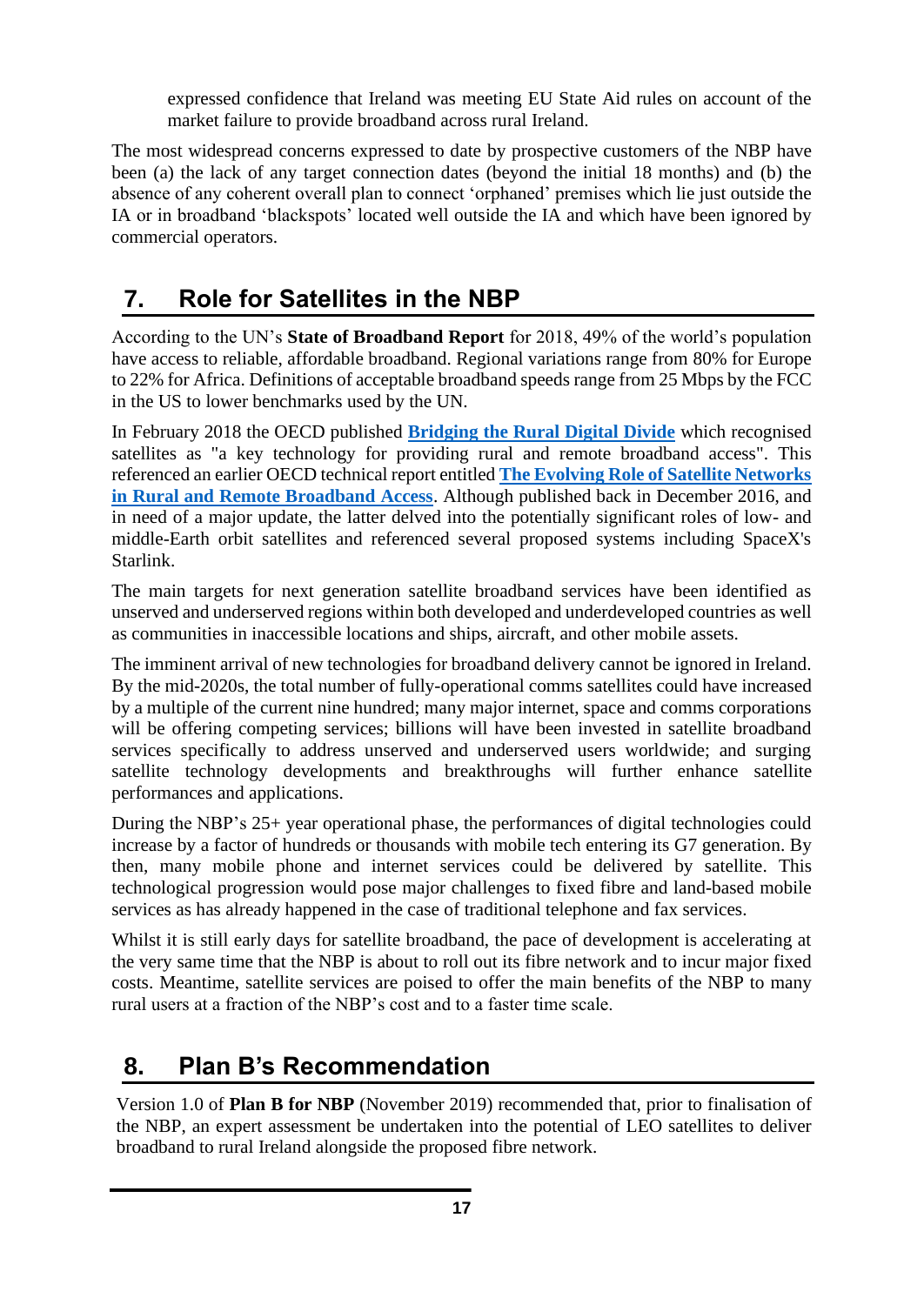Since then, this nascent space industry has made huge strides, as described in proceeding sections, and is now poised to deliver services globally, including to Ireland. Based on this research and analyses, **Plan B**'s updated recommendation to the Minister for Communications and to the Government is as follows:

**The Government should immediately review the NBP, notwithstanding contractual and strategic commitments, and actively encourage and support the provision of high-speed broadband via low-Earth orbit satellites to premises within the Intervention Area especially where the NBP's incremental capital expenditures and waiting times for service are likely to be significant.**

This recommendation could result in up to a hundred thousand premises within the IA being offered access to high-speed broadband years earlier than anticipated by the NBP, leading to a substantial reduction in the Exchequer's contribution to the NBP $^{23}$ . In addition, there is likely to be a very substantial market amongst users enduring poor and/or erratic internet services in semi-urban and rural 'broadband blackspots' which lie outside the NBP's scope. These would include users with consistent speeds between 30 Mbps (NBP's threshold) and 100 Mbps (EU's target for 2025) and could embrace a further hundred thousand homes<sup>24</sup>.

While acknowledging that this recommendation would require significant changes to the NBP's contract, it is consistent with the Government's stated intention to revisit the NBP, especially on account of Covid-19, to deliver high-speed broadband to rural areas within a much shorter time scale than originally envisaged and at an advantageous cost to the Exchequer.

**Plan B**'s recommendation on the use of satellite broadband relates only to a portion of the NBP's proposed coverage and does not undermine the use of fibre to connect the great majority of premises within the Intervention Area.

# <span id="page-18-0"></span>**9. Conclusion**

This report has described the substantial progress being made towards the provision of highspeed broadband by LEO satellites and outlined likely growth trends. No Governments or internet and telecom operators can ignore the enormous energy and innovation being expended on the development of high-speed broadband services delivered by satellite. They are poised to grow exponentially and globally over the next decade thanks to major private and public investments.

LEO satellite systems will create many new opportunities based on the provision of new and enhanced services for users, especially for those in rural or unserved areas. However, they will also be significant, long-term disruptors and offer alternatives to incumbent terrestrial-based internet and telecom services as has happened with mobiles vs. landlines and satellite-based GPS vs. paper maps.

It would be entirely appropriate for Ireland, as a leading technology centre, to be at the vanguard of these developments and to be an early participant and beneficiary. Also, it makes little sense for the heavily-borrowed State to spend billions on the 25+year NBP when

<sup>&</sup>lt;sup>23</sup> If the Government were to subsidise the circa  $6500$  cost per household of an antenna etc., the once-off cost to the Exchequer would be about €10 million, based on an initial uptake by twenty thousand rural households, and pro-rate for additional households. Although only partly comparable, this cost can be contrasted with the State's total proposed expenditure of about  $\epsilon$ 2.5 billion to pass 544,000 premises with fibre under the NBP.

<sup>&</sup>lt;sup>24</sup> [Second broadband tender may be needed as 100,000 homes left in slow lane.](https://www.independent.ie/business/technology/second-broadband-tender-may-be-needed-as-100000-homes-left-in-slow-lane-39820028.html)